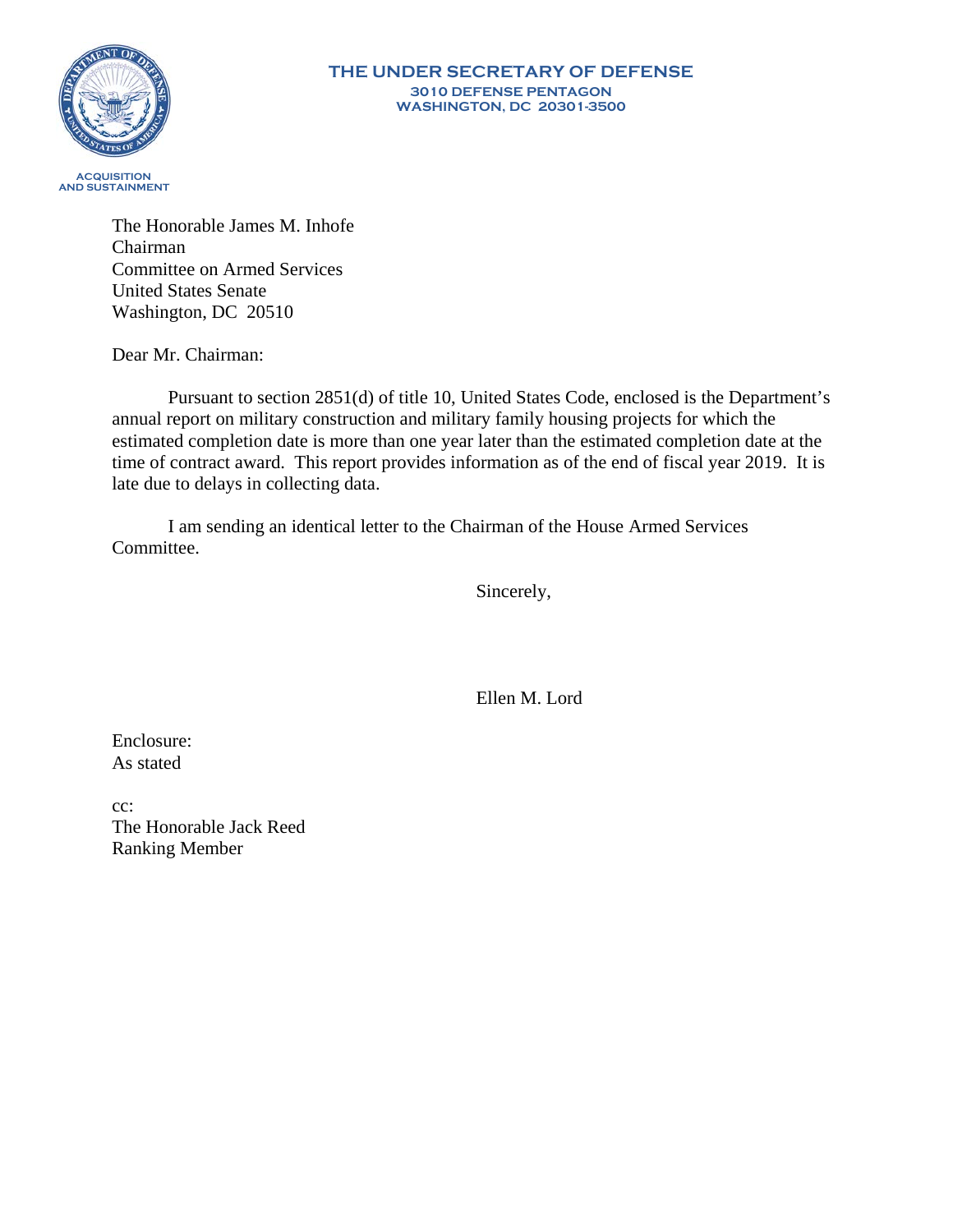

The Honorable Adam Smith Chairman Committee on Armed Services U.S. House of Representatives Washington, DC 20515

Dear Mr. Chairman:

Pursuant to section 2851(d) of title 10, United States Code, enclosed is the Department's annual report on military construction and military family housing projects for which the estimated completion date is more than one year later than the estimated completion date at the time of contract award. This report provides information as of the end of fiscal year 2019. It is late due to delays in collecting data.

I am sending an identical letter to the Chairman of the Senate Armed Services Committee.

Sincerely,

Ellen M. Lord

Enclosure: As stated

cc: The Honorable William M. "Mac" Thornberry Ranking Member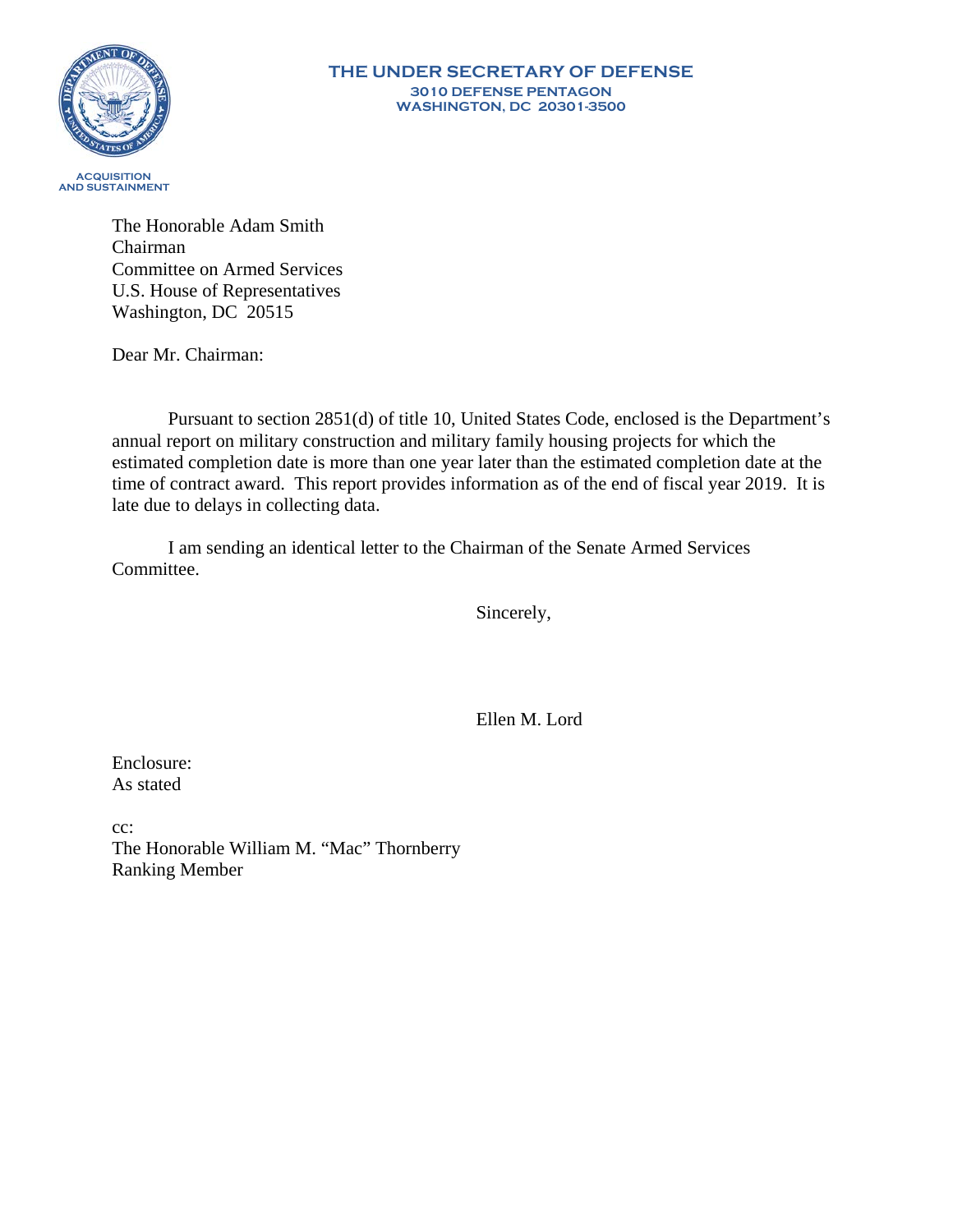## **REPORT TO CONGRESS**

## **ON**

# **FY 2019 ANNUAL REPORT OF MILITARY CONSTRUCTION AND MILTARY FAMILY HOUSING SCHEDULE DELAYS**



**Office of the Under Secretary of Defense, Acquisition and Sustainment 3010 Defense Pentagon Washington, DC 20301-3010**

**September 2020**

The estimated cost of this report or study for the Department of Defense is approximately \$34,000 for the 2020 Fiscal Year. This includes \$500 in expenses and \$33,000 in DoD labor.

Generated on 2020Jul01 RefID: 0-26BCC26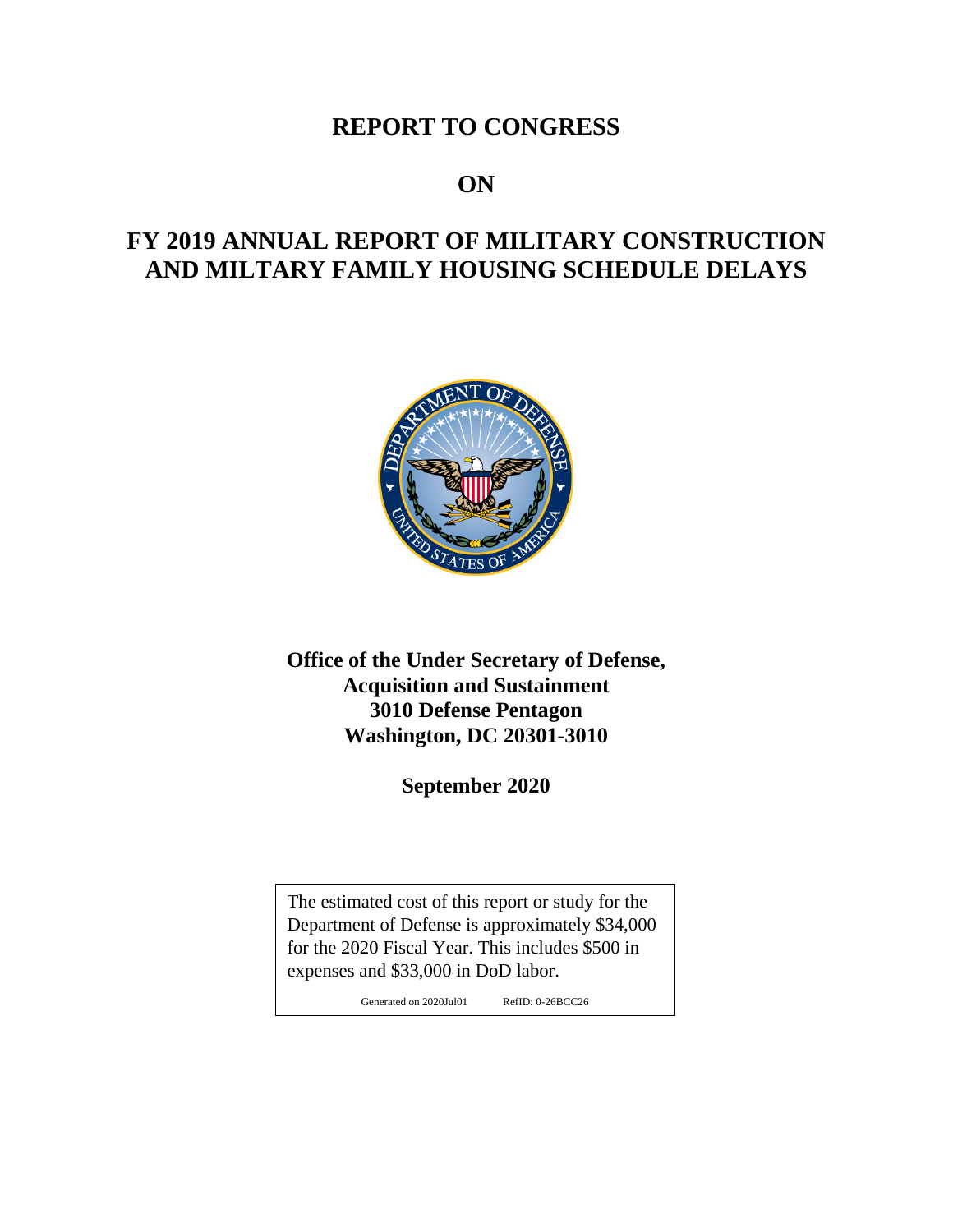#### **REPORT TO CONGRESS**

#### **ON**

### **FY 2019 ANNUAL REPORT OF MILITARY CONSTRUCTION AND MILTARY FAMILY HOUSING SCHEDULE DELAYS**

#### *Introduction*

This report responds to section 2851 (d) of title 10, U.S.C., as amended by section 2822 of the National Defense Authorization Act for Fiscal Year (FY) 2018, (Public Law 115-91), that requires the Secretary of Defense to provide annual reports on military construction (MilCon) and military family housing projects that are more than one year later than the estimated completion date at the time of award.

The Department of Defense (DoD) components reviewed the reasons for the schedule delays. Based on their input, analysis indicates that project delays fell into eight general categories: poor initial planning, unforeseen site conditions, contractor delay/poor performance, changing mission requirements, project oversight, environmental issues, weather delays, and other factors. Several projects were delayed for more than one reason. The top three contributors to project delays are contractor delays/poor performance (24 percent), poor initial planning (22 percent), and unforeseen site conditions (17 percent). Most projects appear to have unique circumstances associated with each delay with no attributable overarching category or trends associated with the delay. Poor initial planning includes factors that could have reasonably been addressed before causing a delay such as knowing preexisting site conditions, planning for the movement of personnel and equipment, obtaining permits, and refining customer requirements before award.

The current project completion dates are based on the primary construction contract and do not account for any pending changes associated with time. Thirty-nine percent of the projects are at least ninety-five percent complete and undergoing final commissioning processes and procedures. Several projects that are ninety-nine or one-hundred percent complete appear in the report because of construction deficiencies that are being resolved or they are in the process of financial closeout. A list of the delayed MilCon projects as of the end of FY 2019 follows.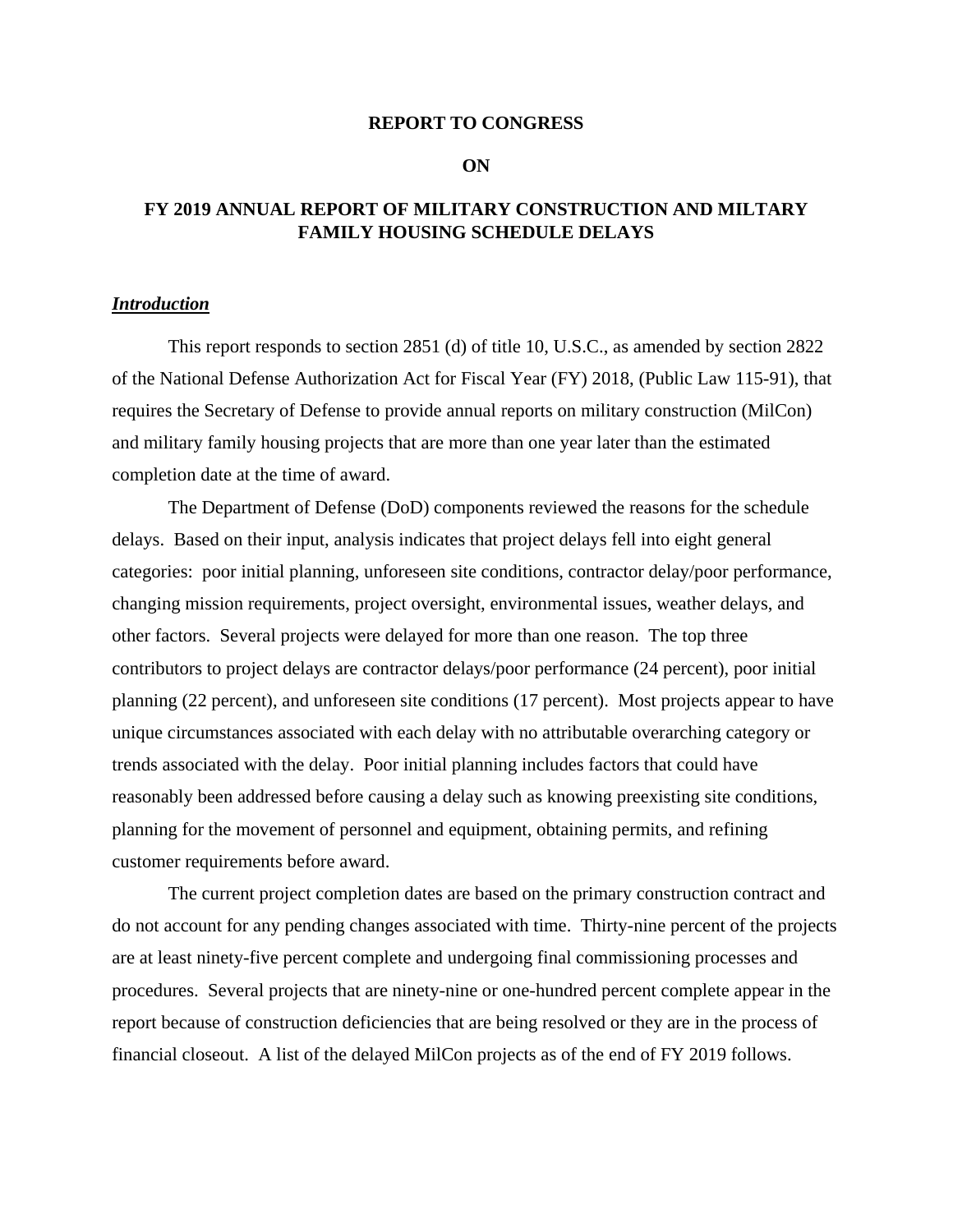#### **10 USC 2851(d)**

FY2019 Annual Report of Construction and Military Family Housing Schedule Delays

NOTE: PROJECTS ARE SORTED CHRONOLOGICALLY

| Project<br><b>Fiscal Year</b> | <b>Project Sponsor</b><br>Component<br>Name | Construction<br><b>Project Type Name</b> | State or<br>Country | Project<br><b>Number</b>                                             | <b>Project Title</b>                              | <b>Construction</b><br><b>Start Date</b> | <b>Original</b><br><b>Construction</b><br>Completion<br><b>Date</b> | <b>Current</b><br><b>Construction</b><br><b>Completion Date</b> | <b>Construction</b><br>Percent<br><b>Complete</b> | <b>Reason for Schedule Delay</b>                                                                                                                                                                                                                                                                                                                                                                                                                                                                                                                                                                                                                                                                 |
|-------------------------------|---------------------------------------------|------------------------------------------|---------------------|----------------------------------------------------------------------|---------------------------------------------------|------------------------------------------|---------------------------------------------------------------------|-----------------------------------------------------------------|---------------------------------------------------|--------------------------------------------------------------------------------------------------------------------------------------------------------------------------------------------------------------------------------------------------------------------------------------------------------------------------------------------------------------------------------------------------------------------------------------------------------------------------------------------------------------------------------------------------------------------------------------------------------------------------------------------------------------------------------------------------|
| 2007                          | Defense Health<br>Agency                    | <b>Major Military</b><br>Construction    | Maryland            | 58395<br>63418<br>63419<br>63420<br>65324<br>71101<br>78210<br>78211 | <b>USAMRIID Replacement, Increment</b><br>$1 - 8$ | 07/15/2008                               | 05/06/2011                                                          | 02/18/2020                                                      | 98%                                               | Schedule delay for all increments<br>can be attributed Agency<br>Construction 63418 to restoring<br>the building after a fire during final<br>stages of construction (April 2013),<br>which seriously damaged lab<br>spaces Bio Safety Level 4,<br>interstitial mechanical space and<br>adjacent areas. Subsequent to<br>repair, issues arose during building<br>commissioning that required<br>redesign of some of the complex<br>building systems resulting in<br>additional delays and further<br>impacted by contractor resourcing<br>and performance. Additional<br>delays are anticipated due to<br>requirements for meeting Centers<br>for Disease Control certification<br>requirements. |
| 2009                          | Defense Health<br>Agency                    | <b>Major Military</b><br>Construction    | Maryland            | 65731<br>67180<br>67181<br>67182                                     | <b>USAMRICD Replacement,</b><br>Increment 1-4     | 08/19/2010                               | 06/10/2015                                                          | 12/31/2019                                                      | 99%                                               | Initial delays were caused by the<br>Site work contractor being<br>terminated for default, litigation<br>was pending; Fume hoods failed<br>pressure certification testing and<br>associated duct work failed noise<br>level testing requiring re-work.<br>Litigation was pending preventing<br>financial closeout.                                                                                                                                                                                                                                                                                                                                                                               |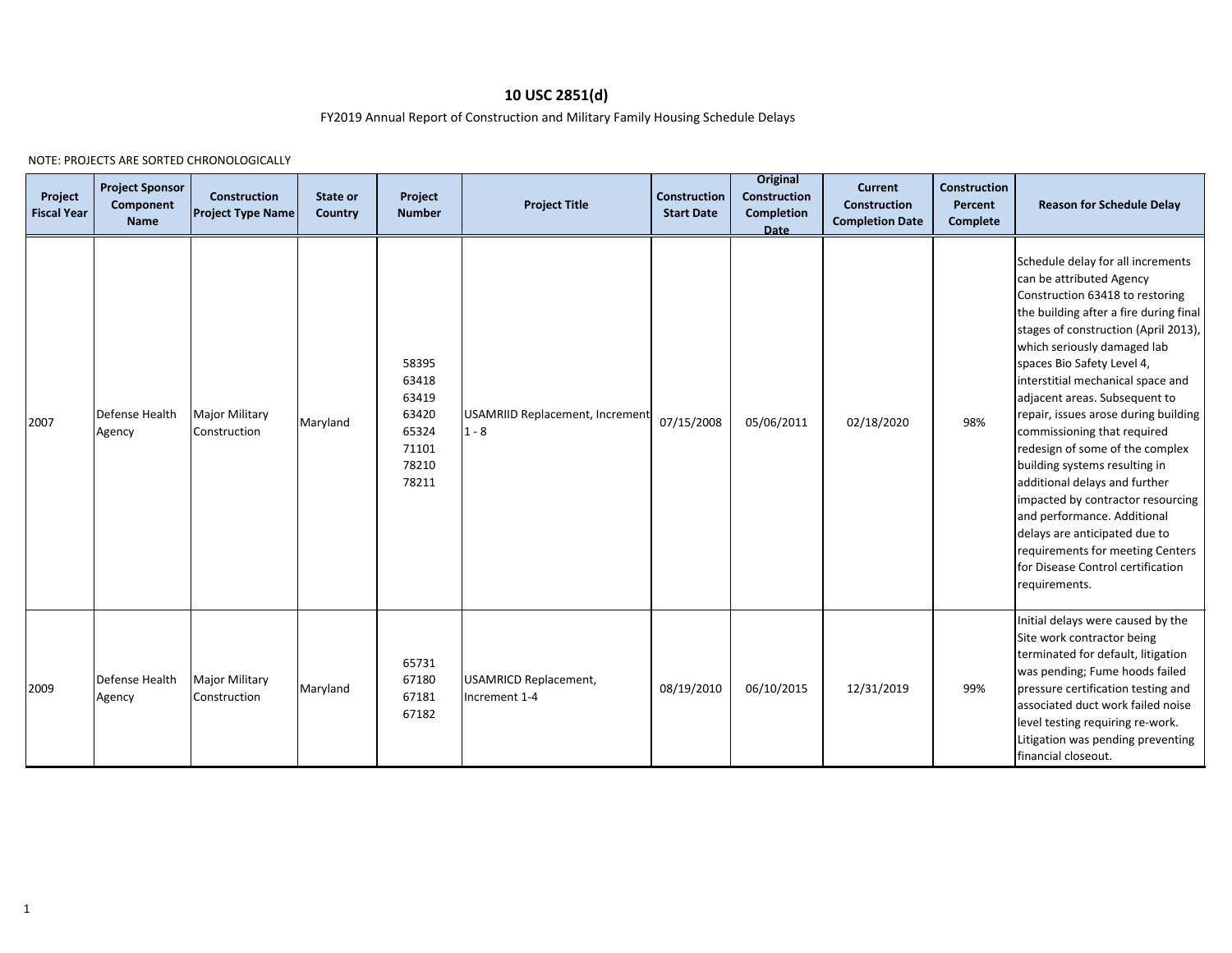| Project<br><b>Fiscal Year</b> | <b>Project Sponsor</b><br>Component<br><b>Name</b> | Construction<br><b>Project Type Name</b> | State or<br>Country | Project<br><b>Number</b>                                             | <b>Project Title</b>                                   | <b>Construction</b><br><b>Start Date</b> | <b>Original</b><br>Construction<br><b>Completion</b><br>Date | <b>Current</b><br><b>Construction</b><br><b>Completion Date</b> | <b>Construction</b><br>Percent<br><b>Complete</b> | <b>Reason for Schedule Delay</b>                                                                                                                                                                                                                                                                                                                                                                                                                                                                                                                                                                              |
|-------------------------------|----------------------------------------------------|------------------------------------------|---------------------|----------------------------------------------------------------------|--------------------------------------------------------|------------------------------------------|--------------------------------------------------------------|-----------------------------------------------------------------|---------------------------------------------------|---------------------------------------------------------------------------------------------------------------------------------------------------------------------------------------------------------------------------------------------------------------------------------------------------------------------------------------------------------------------------------------------------------------------------------------------------------------------------------------------------------------------------------------------------------------------------------------------------------------|
| 2010                          | Defense Health<br>Agency                           | Major Military<br>Construction           | Texas               | 72481<br>76557<br>72786<br>76558<br>77293<br>81407<br>81408<br>91301 | Fort Bliss Hospital Repl, Increment                    | 09/04/2012                               | 11/26/2016                                                   | 11/15/2019                                                      | 91%                                               | Multiple technical design issues<br>were discovered during<br>construction and a challenging<br>contractor/government working<br>relationships led to delayed<br>resolutions and difficult<br>negotiations of the design issues.<br>Initial delays included bankruptcy<br>of the pier/foundation<br>subcontractor after partial<br>completion of the work,<br>unacceptable steel erection and an<br>on-site contractor fatality.<br>Additional project scope for access<br>control points to be awarded in the<br>future. Financial close out will be<br>delayed until all contractor claims<br>are resolved. |
| 2011                          | Army Active                                        | <b>Major Military</b><br>Construction    | Germany             | 68866                                                                | Sensitive Compartmented<br><b>Information Facility</b> | 02/13/2013                               | 09/19/2015                                                   | 10/31/2019                                                      | 100%                                              | Contractor inefficiency and rework<br>of deficiencies have caused delays<br>throughout the period of<br>performance. In 2018 the<br>contractor was rated<br>Unsatisfactory in multiple CPARS<br>categories. At the start of<br>construction, remediation of<br>contaminated soil and<br>implementation of additional ODNI<br>SCIF security requirements, also<br>caused delays. Correction of<br>deficiencies discovered during<br>commissioning impacted<br>completion date.                                                                                                                                 |
| 2011                          | Army Active                                        | Major Military<br>Construction           | New York            | 59044                                                                | Science Facility, Phase 2                              | 11/17/2011                               | 01/29/2016                                                   | 10/31/2019                                                      | 94%                                               | Ongoing Modification Work to<br>complete HVAC System                                                                                                                                                                                                                                                                                                                                                                                                                                                                                                                                                          |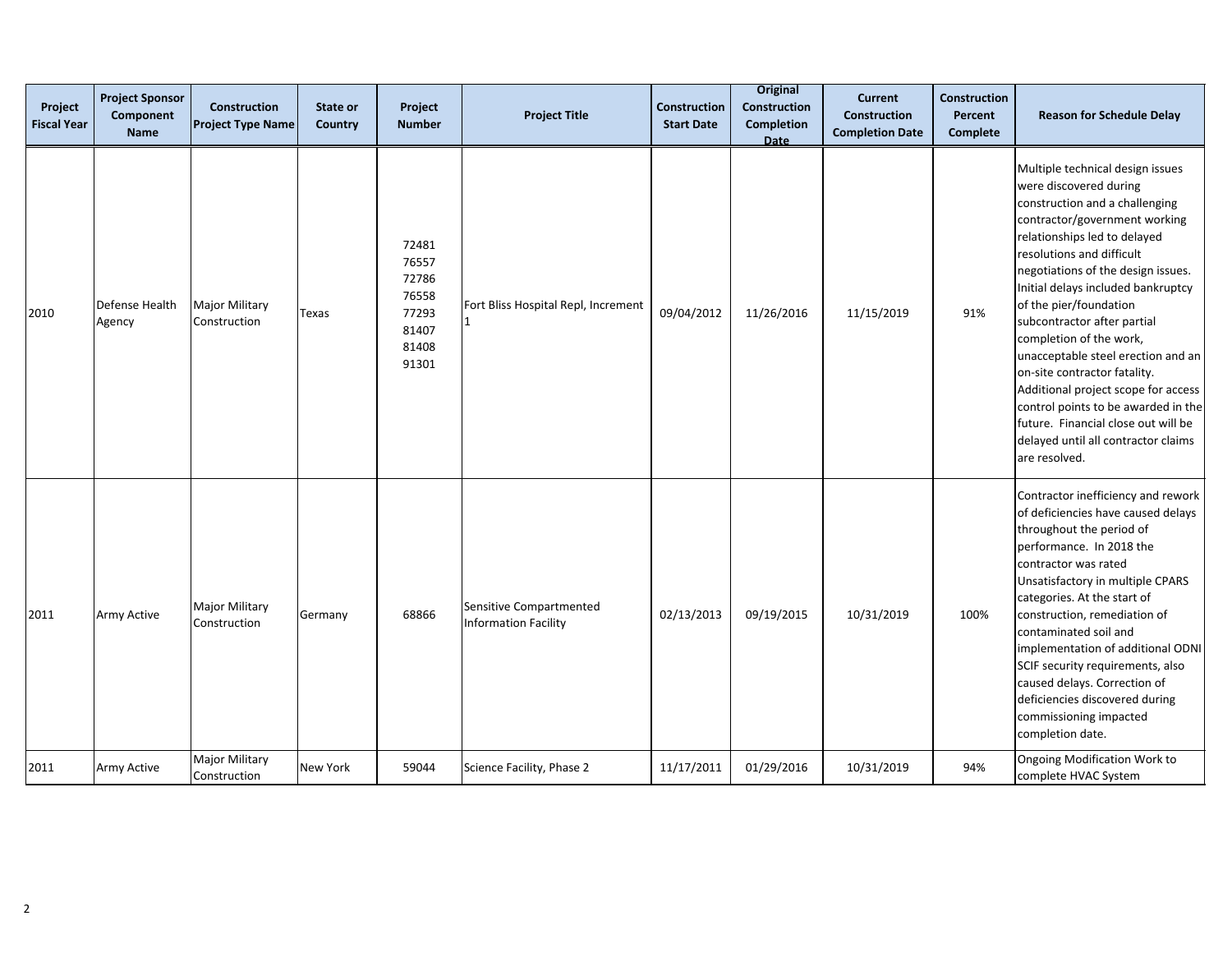| Project<br><b>Fiscal Year</b> | <b>Project Sponsor</b><br>Component<br><b>Name</b> | <b>Construction</b><br><b>Project Type Name</b> | State or<br>Country | Project<br><b>Number</b> | <b>Project Title</b>                            | <b>Construction</b><br><b>Start Date</b> | <b>Original</b><br><b>Construction</b><br><b>Completion</b><br><b>Date</b> | <b>Current</b><br><b>Construction</b><br><b>Completion Date</b> | <b>Construction</b><br>Percent<br><b>Complete</b> | <b>Reason for Schedule Delay</b>                                                                                                                                                                                                                                                                                                             |
|-------------------------------|----------------------------------------------------|-------------------------------------------------|---------------------|--------------------------|-------------------------------------------------|------------------------------------------|----------------------------------------------------------------------------|-----------------------------------------------------------------|---------------------------------------------------|----------------------------------------------------------------------------------------------------------------------------------------------------------------------------------------------------------------------------------------------------------------------------------------------------------------------------------------------|
| 2011                          | <b>Army Active</b>                                 | <b>Major Military</b><br>Construction           | California          | 53789                    | Advanced Individual Training<br><b>Barracks</b> | 10/22/2013                               | 06/15/2018                                                                 | 09/07/2020                                                      | 97%                                               | Delays are attributed to a number<br>of issues with the contractor's<br>performance, including challenges<br>to subcontractors, out of sequence<br>work, poor schedule management<br>and lack of sufficient resources late<br>in the project to the do work.                                                                                 |
| 2012                          | Air Force Active                                   | <b>Major Military</b><br>Construction           | Italy               | HACC123204               | UAS SATCOM Relay Pads and<br>Facility           | 10/04/2016                               | 02/21/2017                                                                 | 10/21/2019                                                      | 90%                                               | Construction is delayed and<br>unfunded change order is in<br>negotiations. A number of reasons<br>for delay: Significant rain delays<br>and 2 significant site flooding<br>events. Also delayed by a large<br>modification to incorporate lessons<br>learned from previous projects.<br>FPE discrepancies identified and<br>being repaired. |
| 2012                          | Air Force Active                                   | <b>Major Military</b><br>Construction           | Germany             | TYFR063017               | DORMITORY (192 RM)                              | 07/28/2015                               | 03/10/2015                                                                 | 12/01/2020                                                      | 71%                                               | Contract modification to move<br>personnel.                                                                                                                                                                                                                                                                                                  |
| 2012                          | <b>Army Active</b>                                 | <b>Major Military</b><br>Construction           | Virginia            | 71149                    | Road and Infrastructure<br>Improvements         | 08/17/2016                               | 08/17/2018                                                                 | 11/01/2019                                                      | 81%                                               | Delay due to additional mandatory<br>changes some of which were<br>weather dependent (e.g.<br>turf/seeding). Current construction<br>completion estimated mid Jul 20.                                                                                                                                                                        |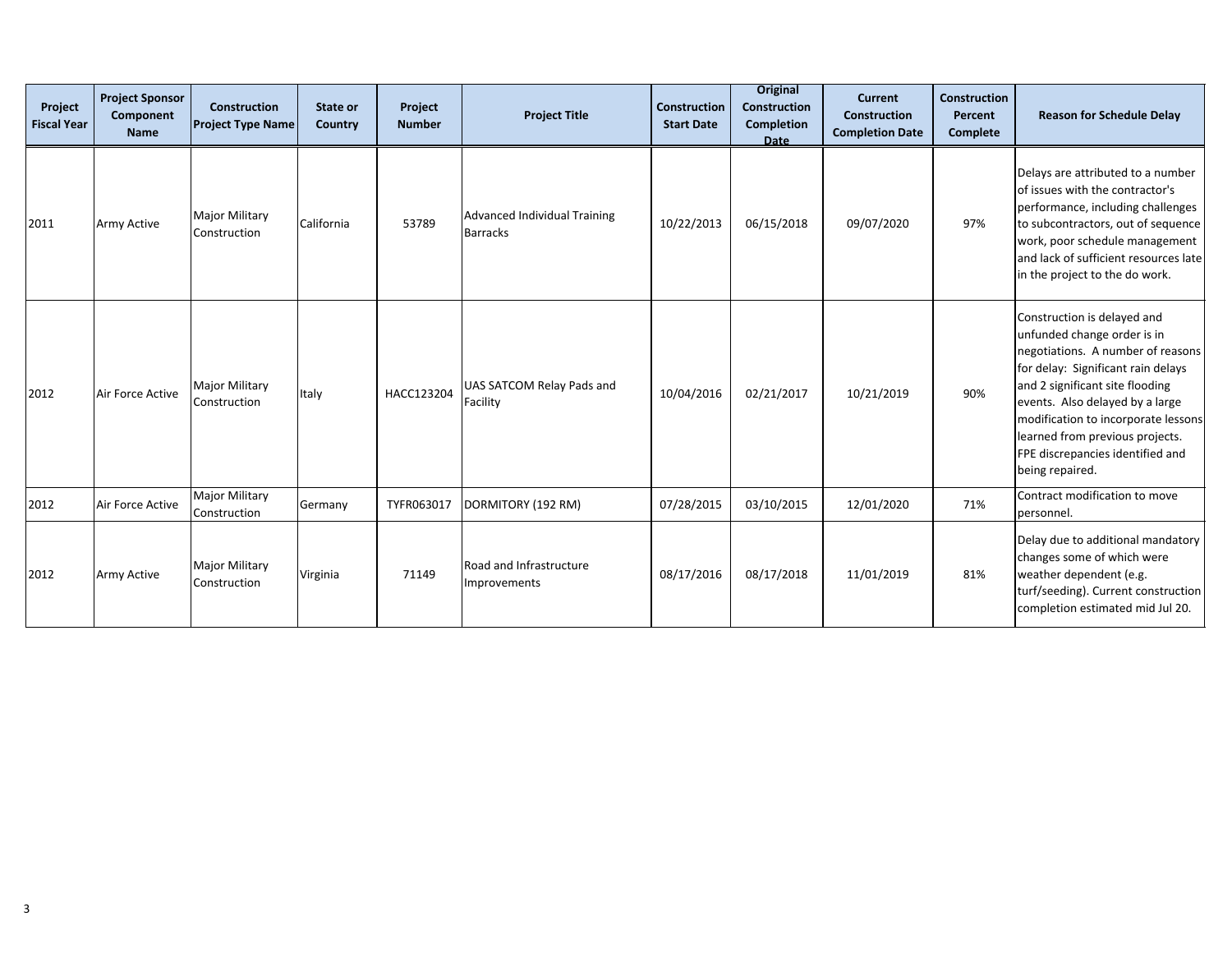| Project<br><b>Fiscal Year</b> | <b>Project Sponsor</b><br>Component<br><b>Name</b> | <b>Construction</b><br><b>Project Type Name</b> | State or<br>Country | Project<br><b>Number</b>                                             | <b>Project Title</b>                           | <b>Construction</b><br><b>Start Date</b> | <b>Original</b><br>Construction<br>Completion<br><b>Date</b> | <b>Current</b><br>Construction<br><b>Completion Date</b> | Construction<br>Percent<br><b>Complete</b> | <b>Reason for Schedule Delay</b>                                                                                                                                                                                                                                                                                                                                                                                                                                                                                                                                                        |
|-------------------------------|----------------------------------------------------|-------------------------------------------------|---------------------|----------------------------------------------------------------------|------------------------------------------------|------------------------------------------|--------------------------------------------------------------|----------------------------------------------------------|--------------------------------------------|-----------------------------------------------------------------------------------------------------------------------------------------------------------------------------------------------------------------------------------------------------------------------------------------------------------------------------------------------------------------------------------------------------------------------------------------------------------------------------------------------------------------------------------------------------------------------------------------|
| 2012                          | Defense Health<br>Agency                           | <b>Major Military</b><br>Construction           | Germany             | 76007<br>72661<br>72662<br>76872<br>81410<br>81412<br>14043<br>90921 | Medical Center Replacement,<br>Increment 1 - 8 | 06/15/2016                               | 12/15/2016                                                   | 12/30/2025                                               | 15%                                        | The medical center design<br>deliverable has been delayed due<br>to deficient and incomplete design<br>submittals for the Meden and<br>Central Utility Plants. The German<br>Government is negotiating with<br>the designer to ensure the design<br>deliverable is complete. The<br>project also experienced significant<br>delays in its earlier stages due to<br>Congressional-mandated re-<br>scoping, and additional German<br>Gov't environmental compliance<br>reviews and requirement for full<br>and open public review that<br>impacted start of sitework and AE<br>selection. |
| 2012                          | Defense Health<br>Agency                           | <b>Major Military</b><br>Construction           | Maryland            | 77154<br>81291                                                       | Ambulatory Care Center,<br>Increment 1 - 2     | 03/01/2013                               | 12/06/2016                                                   | 07/30/2020                                               | 98%                                        | Project delays include additional<br>time obtaining Federal Aviation<br>Administration (FAA) permitting<br>attributable to sequestration,<br>unforeseen site conditions<br>associated with asbestos<br>abatement/steam line abatement,<br>and corrective measures to resolve<br>commissioning of building utilities<br>systems. While the JB Andrews<br>Ambulatory Care Center is<br>scheduled to be fully complete<br>summer 2019, a significant portion<br>was completed and available for<br>patient care July 2016.                                                                 |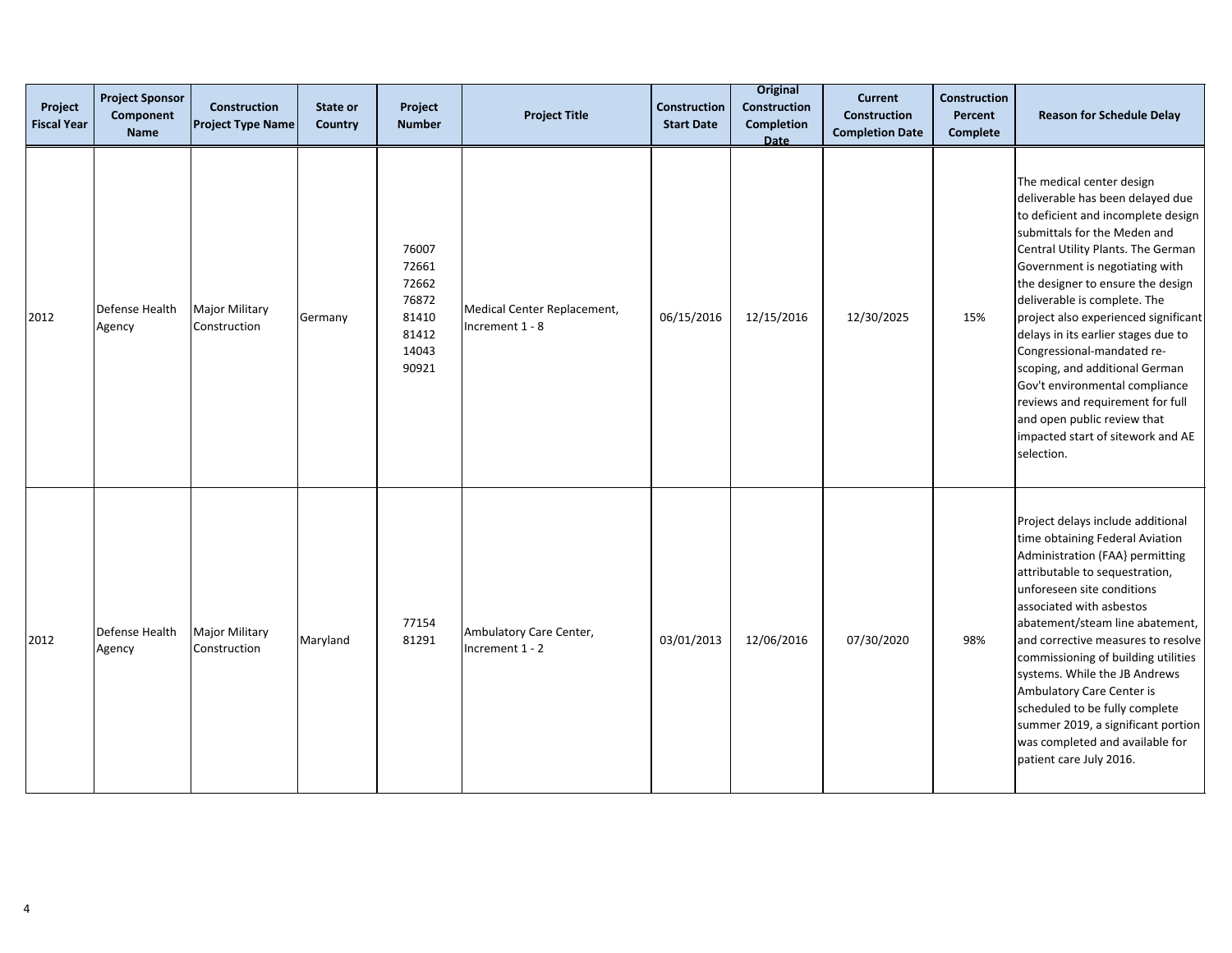| Project<br><b>Fiscal Year</b> | <b>Project Sponsor</b><br>Component<br><b>Name</b> | <b>Construction</b><br><b>Project Type Name</b> | State or<br>Country | Project<br><b>Number</b> | <b>Project Title</b>                           | <b>Construction</b><br><b>Start Date</b> | <b>Original</b><br><b>Construction</b><br><b>Completion</b><br><b>Date</b> | <b>Current</b><br><b>Construction</b><br><b>Completion Date</b> | <b>Construction</b><br>Percent<br>Complete | <b>Reason for Schedule Delay</b>                                                                                                                                                                                                                                                                                                                                                                                                                                                                                                                                                 |
|-------------------------------|----------------------------------------------------|-------------------------------------------------|---------------------|--------------------------|------------------------------------------------|------------------------------------------|----------------------------------------------------------------------------|-----------------------------------------------------------------|--------------------------------------------|----------------------------------------------------------------------------------------------------------------------------------------------------------------------------------------------------------------------------------------------------------------------------------------------------------------------------------------------------------------------------------------------------------------------------------------------------------------------------------------------------------------------------------------------------------------------------------|
| 2013                          | Air Force Active                                   | <b>Major Military</b><br>Construction           | Guam                | AJJY123010               | Guam Strike Fuel Systems<br>Maintenance Hangar | 02/20/2015                               | 04/16/2017                                                                 | 06/30/2021                                                      | 80%                                        | Changes to procedures for clearing<br>Munitions of Explosive Concern<br>and H2B worker visas challenges<br>created a shortage of skilled<br>workers. Project is making good<br>progress.                                                                                                                                                                                                                                                                                                                                                                                         |
| 2013                          | Army Reserve                                       | <b>Major Military</b><br>Construction           | Maryland            | 67705                    | Army Reserve Center                            | 10/08/2015                               | 09/07/2017                                                                 | 10/23/2019                                                      | 90%                                        | A reduced scope contract was<br>awarded within PA. Upon ATR<br>approval, additional funds were<br>provided and contract bid options<br>were awarded to obtain full scope.<br>The project was a design build and<br>late option awards extended the<br>contract duration. This combined<br>with local/state site permitting<br>significantly extended the contract<br>completion. Site required<br>surcharging for the foundation<br>construction.                                                                                                                                |
| 2013                          | Defense Health<br>Agency                           | <b>Major Military</b><br>Construction           | Korea, South        | 72419                    | <b>Hospital Addition/Alteration</b>            | 09/26/2013                               | 08/08/2017                                                                 | 06/30/2020                                                      | 98%                                        | Construction Complete and<br>Financial Closeout delayed pending<br>descope of MARF building. MARF<br>(B752) demolition was scheduled<br>for mid-September 2019.<br>However, the user has expressed<br>strong interest to continue using<br>the building due to increased<br>mission. USACE has suspended the<br>contract on a monthly basis. The<br>MFR for the MARF has been signed<br>by the Wing. Now Base CE is<br>waiting for CPTS to finish up the<br>economic analysis. Once the<br>economic analysis is complete the<br>package will be submitted for final<br>approval. |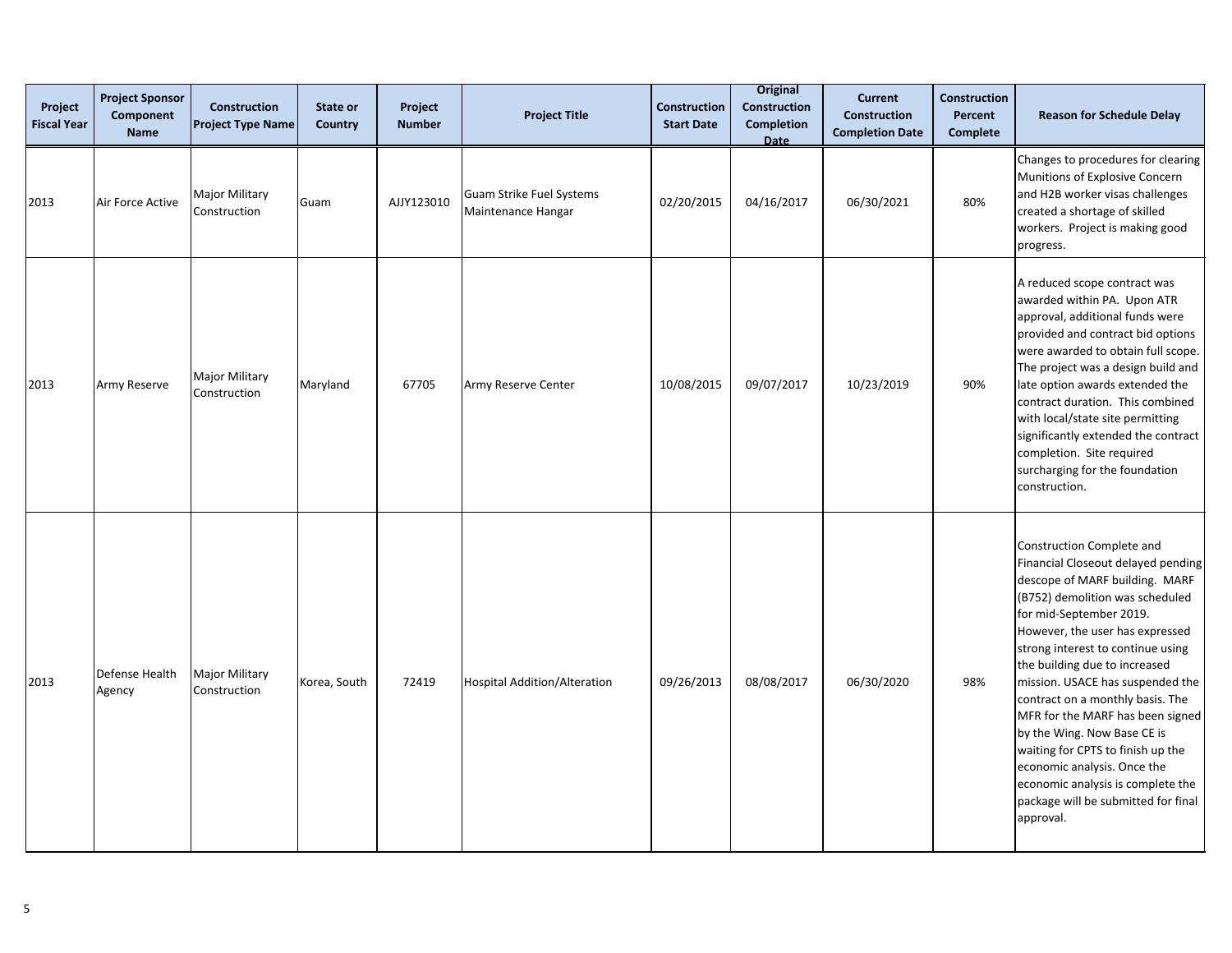| Project<br><b>Fiscal Year</b> | <b>Project Sponsor</b><br>Component<br><b>Name</b> | <b>Construction</b><br><b>Project Type Name</b> | State or<br>Country | Project<br><b>Number</b> | <b>Project Title</b>                                                   | <b>Construction</b><br><b>Start Date</b> | <b>Original</b><br><b>Construction</b><br>Completion<br>Date | <b>Current</b><br><b>Construction</b><br><b>Completion Date</b> | <b>Construction</b><br>Percent<br><b>Complete</b> | <b>Reason for Schedule Delay</b>                                                                                                                                                                                                                                                                                                                                                                                                   |
|-------------------------------|----------------------------------------------------|-------------------------------------------------|---------------------|--------------------------|------------------------------------------------------------------------|------------------------------------------|--------------------------------------------------------------|-----------------------------------------------------------------|---------------------------------------------------|------------------------------------------------------------------------------------------------------------------------------------------------------------------------------------------------------------------------------------------------------------------------------------------------------------------------------------------------------------------------------------------------------------------------------------|
| 2013                          | <b>DoD</b> Education<br>Activity                   | <b>Major Military</b><br>Construction           | Japan               | PA00033                  | Replace Bob Hope & Amelia<br>Earhart Elementary School                 | 07/07/2014                               | 10/24/2016                                                   | 01/03/2020                                                      | 99%                                               | Construction complete: School<br>opened in 2018. There were 442<br>days of time extension associated<br>with contract changes pertaining<br>to various Mechanical/ Electrical/<br>Plumbing systems and equipment<br>in addition to structural changes as<br>a result of a variance in pile length.<br>Ongoing issues with playground<br>drainage extended the contract<br>completion date, but these issues<br>have been resolved. |
| 2013                          | <b>DoD</b> Education<br>Activity                   | <b>Major Military</b><br>Construction           | Japan               | PA00028                  | FY13 DODEA PA00028 Zama High<br>School Renovation, Camp Zama,<br>Japan | 08/02/2017                               | 07/19/2019                                                   | 08/26/2020                                                      | 43%                                               | There have been significant delays<br>due to the release of Asbestos<br>Containing Materials (ACM) into<br>the HVAC system of an unoccupied<br>building under renovation.<br>Subsequent ACM abatement and<br>replacement of HVAC system is<br>complete.                                                                                                                                                                            |
| 2014                          | Air Force Active                                   | <b>Major Military</b><br>Construction           | Guam                | AJJY143760               | Hardened Structures For POL Fuel<br>Systems                            | 10/07/2014                               | 06/28/2016                                                   | 09/29/2020                                                      | 95%                                               | Changes to procedures for clearing<br>Munitions of Explosive Concern<br>and H2B worker visas challenges<br>created a shortage of skilled<br>workers. Project is making good<br>progress.                                                                                                                                                                                                                                           |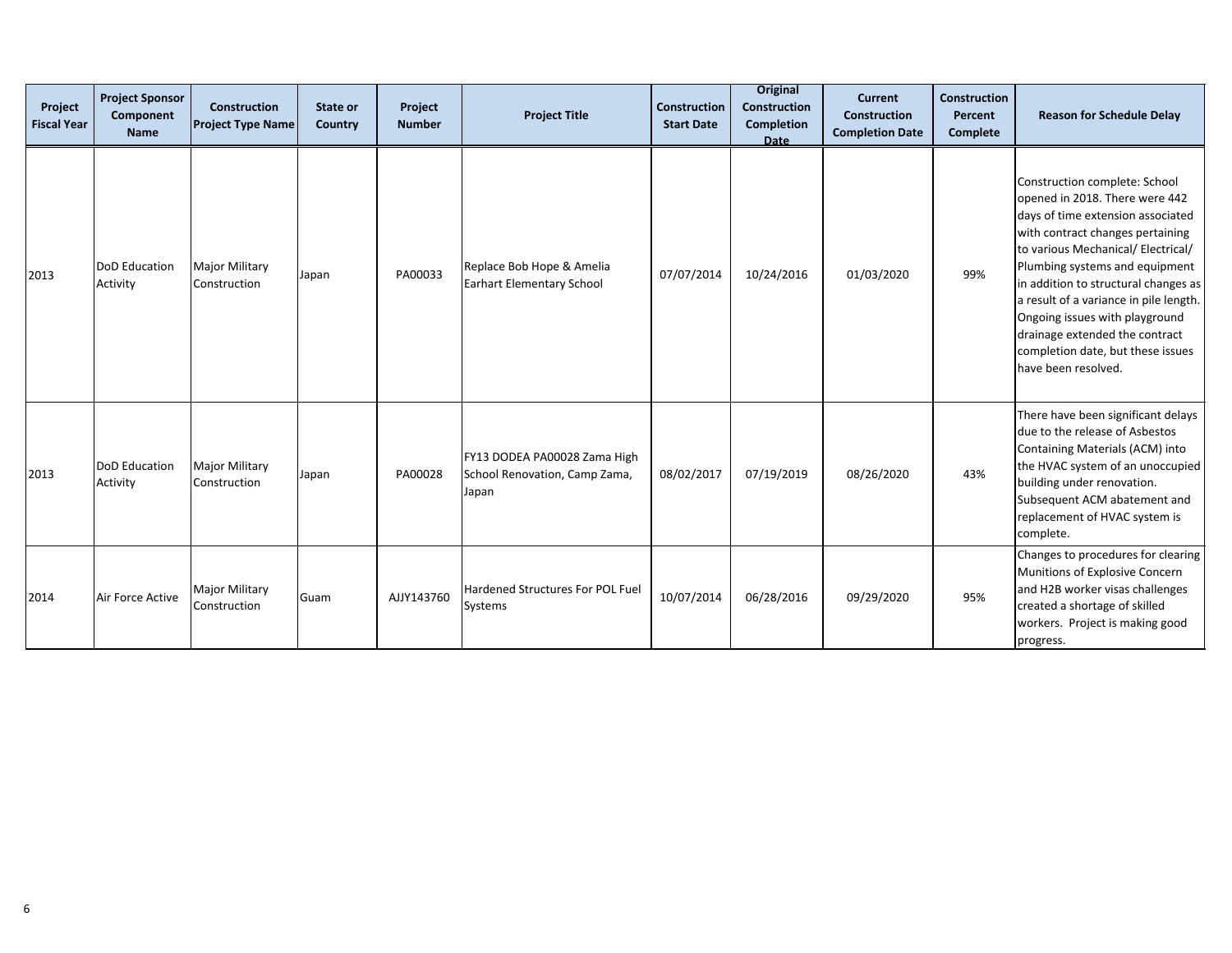| Project<br><b>Fiscal Year</b> | <b>Project Sponsor</b><br>Component<br><b>Name</b> | <b>Construction</b><br><b>Project Type Name</b> | State or<br>Country | Project<br><b>Number</b> | <b>Project Title</b>                                               | Construction<br><b>Start Date</b> | <b>Original</b><br><b>Construction</b><br>Completion<br><b>Date</b> | <b>Current</b><br><b>Construction</b><br><b>Completion Date</b> | <b>Construction</b><br>Percent<br><b>Complete</b> | <b>Reason for Schedule Delay</b>                                                                                                                                                                                                                                                                                                                                                                                                                                                                     |
|-------------------------------|----------------------------------------------------|-------------------------------------------------|---------------------|--------------------------|--------------------------------------------------------------------|-----------------------------------|---------------------------------------------------------------------|-----------------------------------------------------------------|---------------------------------------------------|------------------------------------------------------------------------------------------------------------------------------------------------------------------------------------------------------------------------------------------------------------------------------------------------------------------------------------------------------------------------------------------------------------------------------------------------------------------------------------------------------|
| 2014                          | Air Force Active                                   | <b>Major Military</b><br>Construction           | Maryland            | PAYZ130011               | U.S. Cyber Command Joint<br><b>Operations Center</b>               | 07/07/2014                        | 04/13/2017                                                          | 12/26/2019                                                      | 99%                                               | There were multiple contracts<br>awarded under the JOC project. All<br>the contracts under the JOC<br>project are 100% complete except<br>for one. On the 3rd increment, P2<br>No. 443672, there is a contract<br>Vehicle Control Point M (now<br>called VCP 8) that is 86% complete<br>and more than two years behind<br>schedule due to contractor<br>inefficiency. The VCP 8 ELT met<br>yesterday and the current schedule<br>shows, at best, the contract will be<br>completed by December 2019. |
| 2014                          | Air Force Active                                   | <b>Major Military</b><br>Construction           | Guam                | AJJY133027               | Guam Strike Tanker Gp Maint<br>Hangar/Amu/Sqd Ops (Increment<br>1) | 01/22/2015                        | 03/08/2017                                                          | 07/31/2021                                                      | 82%                                               | Changes to procedures for clearing<br>Munitions of Explosive Concern<br>and H2B worker visas challenges<br>created a shortage of skilled<br>workers. Project is making good<br>progress.                                                                                                                                                                                                                                                                                                             |
| 2014                          | Army Active                                        | <b>Major Military</b><br>Construction           | Washington          | 76776                    | <b>Airfield Operations Complex</b>                                 | 05/18/2015                        | 04/21/2018                                                          | 11/29/2019                                                      | 98%                                               | Delay associated with multiple<br>User change requests. The original<br>contract included 4 facilities.                                                                                                                                                                                                                                                                                                                                                                                              |
| 2014                          | Army Active                                        | <b>Major Military</b><br>Construction           | Maryland            | 62204                    | Hazardous Material Storage<br><b>Building</b>                      | 02/23/2016                        | 08/16/2017                                                          | 12/30/2019                                                      | 96%                                               | Delay in state environmental<br>permit and differing site conditions<br>(unforeseen rock) during<br>construction. More inclement<br>weather than scheduled.<br>Additional delay due to<br>commissioning of new building. C<br>Demolition could not start until<br>tenants in Bldg. 262 moved into<br>the new building.                                                                                                                                                                               |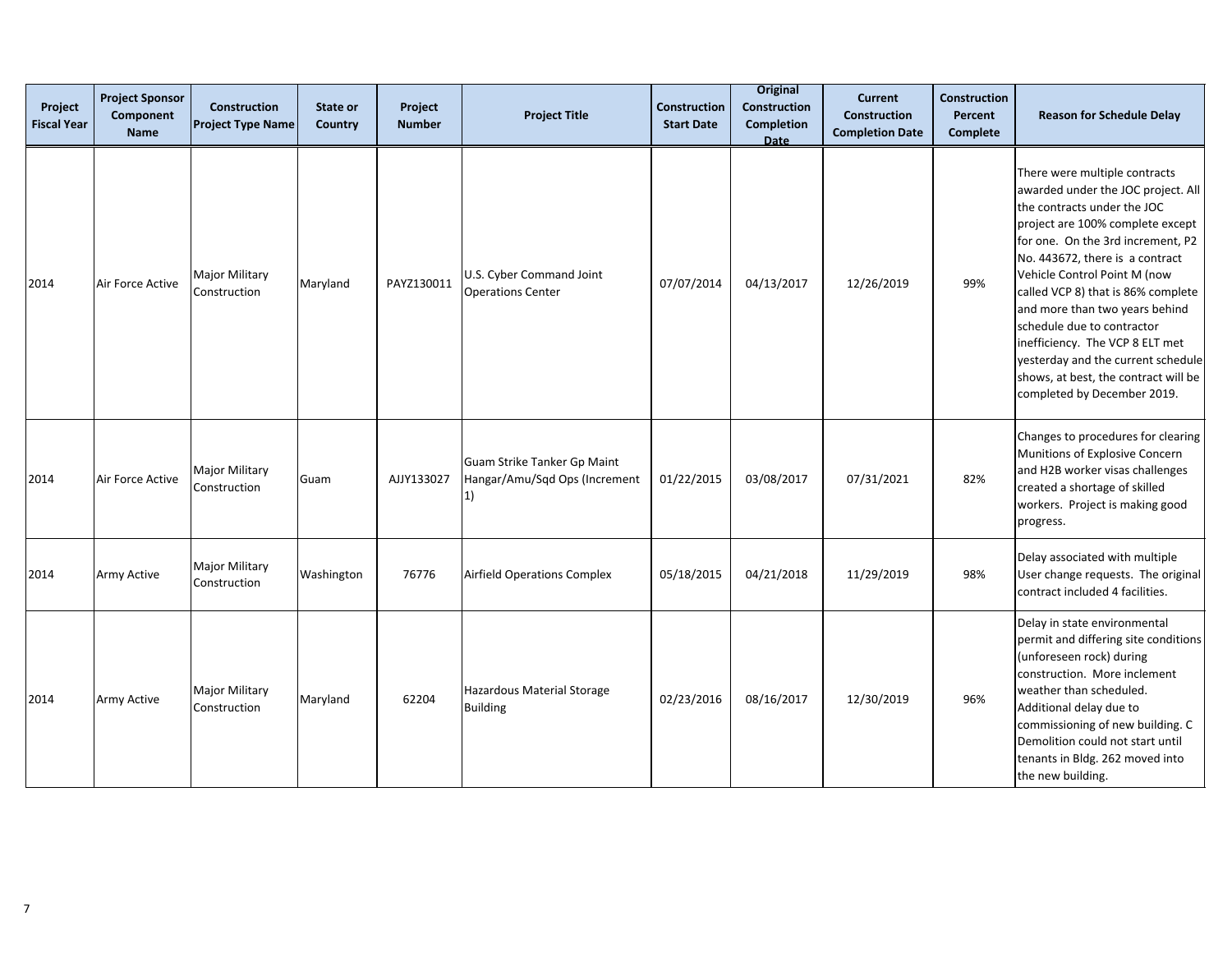| Project<br><b>Fiscal Year</b> | <b>Project Sponsor</b><br>Component<br><b>Name</b> | <b>Construction</b><br><b>Project Type Name</b>      | State or<br>Country | Project<br><b>Number</b> | <b>Project Title</b>                            | <b>Construction</b><br><b>Start Date</b> | <b>Original</b><br><b>Construction</b><br><b>Completion</b><br><b>Date</b> | <b>Current</b><br><b>Construction</b><br><b>Completion Date</b> | <b>Construction</b><br>Percent<br>Complete | <b>Reason for Schedule Delay</b>                                                                                                                                                                                                                                                                                           |
|-------------------------------|----------------------------------------------------|------------------------------------------------------|---------------------|--------------------------|-------------------------------------------------|------------------------------------------|----------------------------------------------------------------------------|-----------------------------------------------------------------|--------------------------------------------|----------------------------------------------------------------------------------------------------------------------------------------------------------------------------------------------------------------------------------------------------------------------------------------------------------------------------|
| 2014                          | Army Active                                        | <b>Major Military</b><br>Construction                | Hawaii              | 67157                    | Command and Control Facility -<br>Admin         | 09/25/2015                               | 12/13/2017                                                                 | 10/21/2019                                                      | 94%                                        | Schedule delays were due to<br>various last minute changes<br>including changes to the SWA (SCIF<br>area), door hardware, security<br>door issues, lighting fixtures.<br>Changes with the User installed<br>equipment also required removal<br>and rework for the contractor.                                              |
| 2014                          | Defense Health<br>Agency                           | <b>Major Military</b><br>Construction                | Maryland            | 77000                    | Public Health Command<br>Laboratory Replacement | 09/08/2015                               | 02/19/2019                                                                 | 09/01/2020                                                      | 89%                                        | Contractor issued a time-impact-<br>analysis (TIA) identifying time<br>growth causes as result of<br>inadequate design and government<br>inflicted issues. Claim currently<br>under Corps review. Corps<br>evaluating contract modifications<br>to determine justification of<br>cumulative time growth to the<br>project. |
| 2014                          | Defense<br>Information<br>Systems Agency           | Major Military<br>Construction                       | Hawaii              | 14DISA01                 | <b>DISA Pacific Facility Upgrade</b>            | 01/11/2018                               | 12/31/2018                                                                 | 08/30/2020                                                      | 15%                                        | Project started then put on hold.<br>Miscalculation of asbestos to be<br>removed and need for additional<br>funding.                                                                                                                                                                                                       |
| 2014                          | Navy Active                                        | <b>Unspecified Minor</b><br>Military<br>Construction | Hawaii              | N62813058                | ROCKFALL PROTECTION AT RED<br>HILL              | 12/08/2014                               | 05/18/2016                                                                 | 12/31/2019                                                      | 55%                                        | Delays attributed to late issuance<br>for contractor site access and<br>discovery of bones. Current<br>Construction Completion Date is<br>based on Financial % Complete.                                                                                                                                                   |
| 2014                          | Special<br><b>Operations</b><br>Command            | <b>Major Military</b><br>Construction                | California          | P-771                    | SOF Desert Training Facility                    | 09/30/2018                               | 02/02/2020                                                                 | 03/15/2021                                                      | 20%                                        | Found UXO on site. Took time to<br>clear site of UXO.                                                                                                                                                                                                                                                                      |
| 2015                          | Air Force Active                                   | Major Military<br>Construction                       | Texas               | MPLS3274JB               | <b>FIRE STATION</b>                             | 07/08/2015                               | 07/27/2016                                                                 | 08/25/2020                                                      | 65%                                        | Termination for default. Start date<br>is the restart date.                                                                                                                                                                                                                                                                |
| 2015                          | Air Force Active                                   | Major Military<br>Construction                       | Lithuania           | PAYZ15001B               | ERI: Improve Airfield Infrastructure            | 01/12/2017                               | 07/06/2018                                                                 | 08/10/2020                                                      | 89%                                        | Construction has been delayed due<br>to a modification. Cargo<br>marshalling yard had to be<br>relocated due to a human remains<br>being located on site.                                                                                                                                                                  |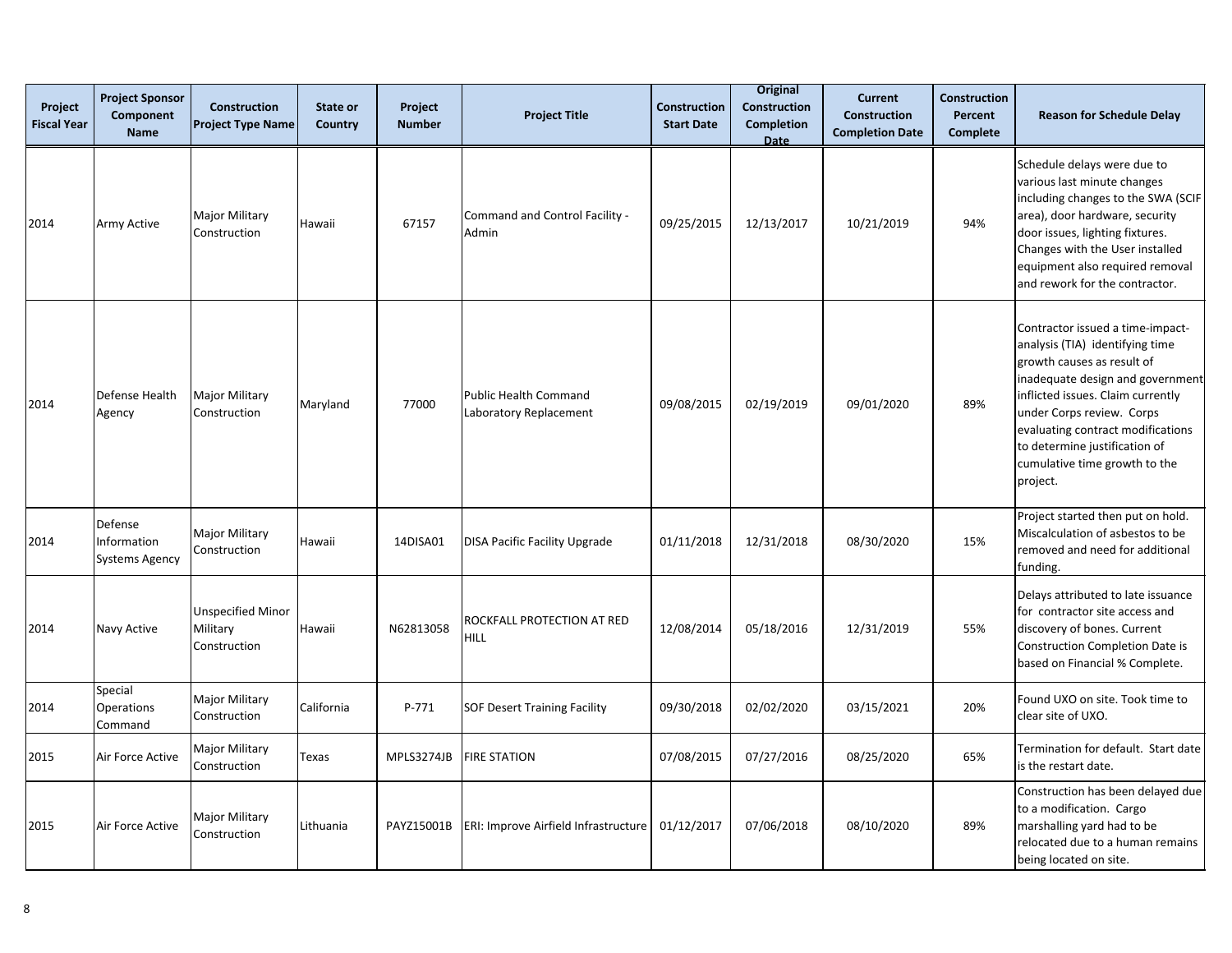| Project<br><b>Fiscal Year</b> | <b>Project Sponsor</b><br>Component<br><b>Name</b> | <b>Construction</b><br><b>Project Type Name</b>      | State or<br>Country | Project<br><b>Number</b> | <b>Project Title</b>                                          | <b>Construction</b><br><b>Start Date</b> | <b>Original</b><br><b>Construction</b><br>Completion<br>Date | <b>Current</b><br><b>Construction</b><br><b>Completion Date</b> | <b>Construction</b><br>Percent<br><b>Complete</b> | <b>Reason for Schedule Delay</b>                                                                                                                                                                                                                                                                                                                                                                                                                                                                                                                                                              |
|-------------------------------|----------------------------------------------------|------------------------------------------------------|---------------------|--------------------------|---------------------------------------------------------------|------------------------------------------|--------------------------------------------------------------|-----------------------------------------------------------------|---------------------------------------------------|-----------------------------------------------------------------------------------------------------------------------------------------------------------------------------------------------------------------------------------------------------------------------------------------------------------------------------------------------------------------------------------------------------------------------------------------------------------------------------------------------------------------------------------------------------------------------------------------------|
| 2015                          | Air Force Active                                   | <b>Major Military</b><br>Construction                | Oklahoma            | WWYK153005               | KC-46A TWO-BAY DEPOT<br>MAINTENANCE HANGAR                    | 07/10/2017                               | 04/30/2019                                                   | 10/30/2020                                                      | 95%                                               | The contractor is replacing failed<br>concrete slab and modification for<br>weather delays.                                                                                                                                                                                                                                                                                                                                                                                                                                                                                                   |
| 2015                          | Air Force Active                                   | <b>Major Military</b><br>Construction                | Latvia              | PAYZ15001C               | ERI: Improve Airfield Infrastructure                          | 01/12/2017                               | 07/06/2018                                                   | 12/25/2020                                                      | 65%                                               | Contractor terminated for default<br>requires follow-on acquisition                                                                                                                                                                                                                                                                                                                                                                                                                                                                                                                           |
| 2015                          | Air Force Active                                   | <b>Major Military</b><br>Construction                | Guam                | AJJY133028               | PAR Low Observable/Corrosion<br>Control/Composite Repair Shop | 10/30/2016                               | 09/20/2018                                                   | 11/30/2021                                                      | 45%                                               | Changes to procedures for clearing<br>Munitions of Explosive Concern<br>and H2B worker visas challenges<br>created a shortage of skilled<br>workers. Project is making good<br>progress.                                                                                                                                                                                                                                                                                                                                                                                                      |
| 2015                          | Air Force Active                                   | <b>Unspecified Minor</b><br>Military<br>Construction | Italy               | ASHE143006               | MILITARY WORKING DOG (MWD)<br><b>KENNEL COMPLEX</b>           | 08/01/2017                               | 01/25/2019                                                   | 11/30/2020                                                      | 39%                                               | Modification due to a poor design,<br>redesign had to be accomplished.                                                                                                                                                                                                                                                                                                                                                                                                                                                                                                                        |
| 2015                          | Air National<br>Guard                              | <b>Major Military</b><br>Construction                | New<br>Hampshire    | SZCQ139901               | KC-46A ADAL Fuel Cell Building 253                            | 08/18/2015                               | 11/19/2016                                                   | 10/30/2019                                                      | 86%                                               | Project started in Jul 15. Around<br>Jan 16 the contractor was<br>significantly behind schedule with<br>multiple issues of workmanship. In<br>may 2016 the Contracting started<br>actions to terminate. Project<br>received a termination for default<br>around Jan 2017. It took over a<br>year for the surety to take over the<br>project and start work again in<br>March 2018. The surety has had<br>significant issues in validating that<br>previous work was acceptable<br>standards for construction. There<br>was also conflict in some of the<br>drawings that had to be corrected. |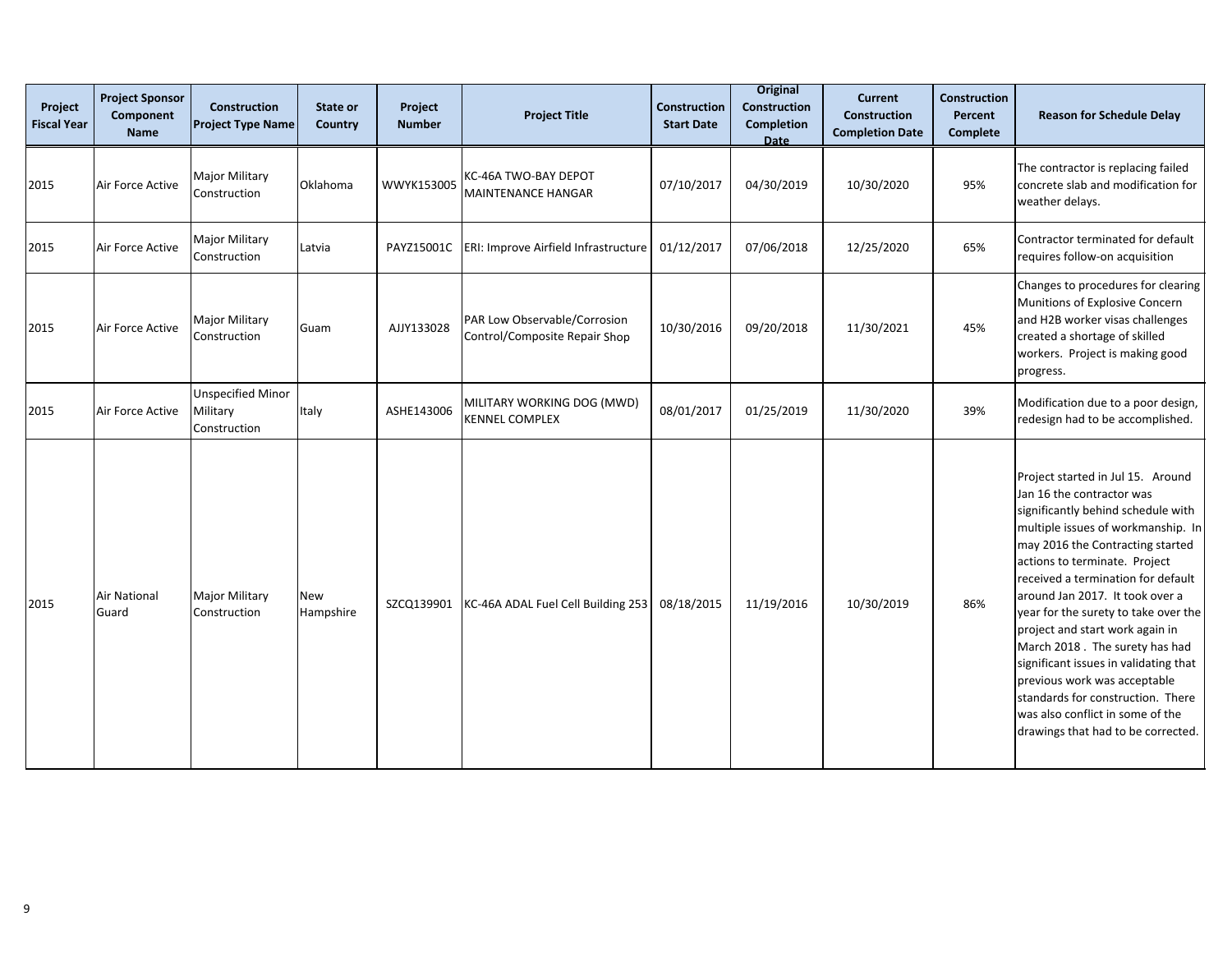| Project<br><b>Fiscal Year</b> | <b>Project Sponsor</b><br>Component<br><b>Name</b> | <b>Construction</b><br><b>Project Type Name</b> | State or<br>Country     | Project<br><b>Number</b> | <b>Project Title</b>                     | <b>Construction</b><br><b>Start Date</b> | <b>Original</b><br>Construction<br><b>Completion</b><br><b>Date</b> | <b>Current</b><br><b>Construction</b><br><b>Completion Date</b> | <b>Construction</b><br>Percent<br><b>Complete</b> | <b>Reason for Schedule Delay</b>                                                                                                                                                                                                                                                                                                                                                                                                                                                                                                                      |
|-------------------------------|----------------------------------------------------|-------------------------------------------------|-------------------------|--------------------------|------------------------------------------|------------------------------------------|---------------------------------------------------------------------|-----------------------------------------------------------------|---------------------------------------------------|-------------------------------------------------------------------------------------------------------------------------------------------------------------------------------------------------------------------------------------------------------------------------------------------------------------------------------------------------------------------------------------------------------------------------------------------------------------------------------------------------------------------------------------------------------|
| 2015                          | <b>Air National</b><br>Guard                       | Major Military<br>Construction                  | <b>New</b><br>Hampshire | SZCQ139904               | KC-46A ADAL Maint Hangar<br>Building 254 | 08/18/2015                               | 11/18/2016                                                          | 04/09/2021                                                      | 8%                                                | The project is on the same contract<br>as SZCQ139901 and the contract<br>stated that the hangar bay must be<br>usable before they could start in<br>the second hangar. So with a T4D<br>on the contract both project had a<br>significant delay. Up until Oct 19<br>this project remained less than<br>12% construction complete. There<br>was some minimal shop work that<br>could be completed without<br>effecting the main bay. This<br>project is currently 51% complete<br>and is estimated to accept<br>beneficial occupancy around Feb<br>21. |
| 2015                          | Army Active                                        | <b>Major Military</b><br>Construction           | Colorado                | 77305                    | Aircraft Maintenance Hangar              | 06/16/2015                               | 06/02/2019                                                          | 11/30/2020                                                      | 60%                                               | Delays are attributed to a number<br>of issues with the contractor's<br>performance, including challenges<br>to subcontractors, out of sequence<br>work, poor schedule management<br>and lack of sufficient resources late<br>in the project to the do work.                                                                                                                                                                                                                                                                                          |
| 2015                          | <b>Army National</b><br>Guard                      | Major Military<br>Construction                  | Maine                   | 230113                   | National Guard Reserve Center            | 08/20/2015                               | 08/03/2017                                                          | 08/21/2020                                                      | 98%                                               | Schedule delays due to contractor<br>having building controls<br>installation and programming<br>issues, additional time for system<br>commissioning is required. Remove<br>and replace paved parking with<br>grass area and change<br>approximately 280' of standard<br>chain-linked fence with American<br>Impasse iron fence to match<br>existing fence at Camp Keyes.                                                                                                                                                                             |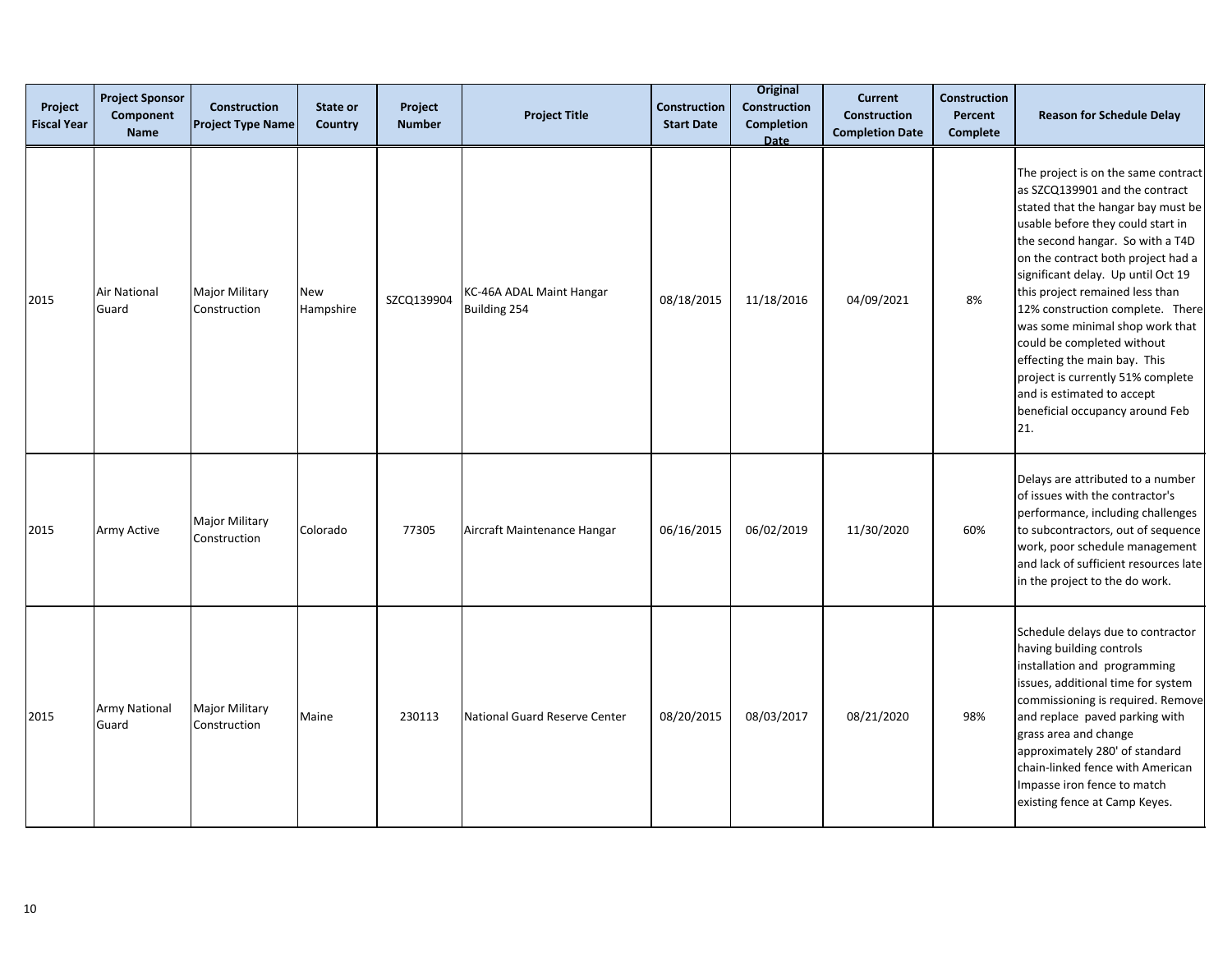| Project<br><b>Fiscal Year</b> | <b>Project Sponsor</b><br>Component<br><b>Name</b> | <b>Construction</b><br><b>Project Type Name</b> | State or<br>Country | Project<br><b>Number</b> | <b>Project Title</b>                                                            | <b>Construction</b><br><b>Start Date</b> | <b>Original</b><br><b>Construction</b><br><b>Completion</b><br><b>Date</b> | <b>Current</b><br><b>Construction</b><br><b>Completion Date</b> | <b>Construction</b><br>Percent<br><b>Complete</b> | <b>Reason for Schedule Delay</b>                                                                                                                                                                                                                                                                                                                                                                                                                                                                            |
|-------------------------------|----------------------------------------------------|-------------------------------------------------|---------------------|--------------------------|---------------------------------------------------------------------------------|------------------------------------------|----------------------------------------------------------------------------|-----------------------------------------------------------------|---------------------------------------------------|-------------------------------------------------------------------------------------------------------------------------------------------------------------------------------------------------------------------------------------------------------------------------------------------------------------------------------------------------------------------------------------------------------------------------------------------------------------------------------------------------------------|
| 2015                          | Army Reserve                                       | <b>Major Military</b><br>Construction           | New Jersey          | 77151                    | Army Reserve Center                                                             | 10/13/2016                               | 09/13/2018                                                                 | 07/03/2020                                                      | 99%                                               | Contractor performance has been<br>contributing factor as well<br>unforeseen differing site<br>conditions.                                                                                                                                                                                                                                                                                                                                                                                                  |
| 2015                          | Army Reserve                                       | <b>Major Military</b><br>Construction           | California          | 71901                    | Army Reserve Center/AMSA                                                        | 03/02/2016                               | 02/20/2018                                                                 | 06/12/2020                                                      | 94%                                               | A reduced scope contract was<br>awarded within PA. Upon ATR<br>approval, additional funds were<br>provided and contract bid options<br>were awarded to obtain full scope.<br>The project was a design build and<br>late option awards extended the<br>contract duration and completion.<br>Contractor performance was a<br>contributing factor.                                                                                                                                                             |
| 2015                          | Defense<br>Information<br><b>Systems Agency</b>    | <b>Major Military</b><br>Construction           | Australia           | 15DISA02                 | <b>Combined Communications</b><br>Gateway Geraldton (DoD Teleport<br>Geraldton) | 10/01/2018                               | 03/31/2019                                                                 | 03/31/2020                                                      | 100%                                              | Delay due late delivery of GFE, i.e.,<br>UPS. Additional funding required<br>for fire suppression system and<br>additional trenching.                                                                                                                                                                                                                                                                                                                                                                       |
| 2015                          | <b>DLA Defense</b><br>Distribution<br>Center       | Major Military<br>Construction                  | South<br>Carolina   | <b>DESC1606</b>          | Replace Fuel Distribution Facilities<br><b>MCAS Beaufort</b>                    | 12/16/2015                               | 11/05/2017                                                                 | 12/22/2019                                                      | 96%                                               | Project scope included work at<br>Tank Farms (TF) A, B & C. Bids<br>were \$10M over PA. Solicitation<br>package restructured for work at<br>TF B&C as their condition was most<br>deteriorated. Award complete 4.5<br>months later than planned and<br>completed by June, 2018. Work at<br>TF A awarded April, 2018 after<br>design modification & repackaging,<br>contracting Justification and<br>Approval (J&A) required, 2853<br>Notification, and reprogramming.<br>TF A placed in service 1 Nov 2019. |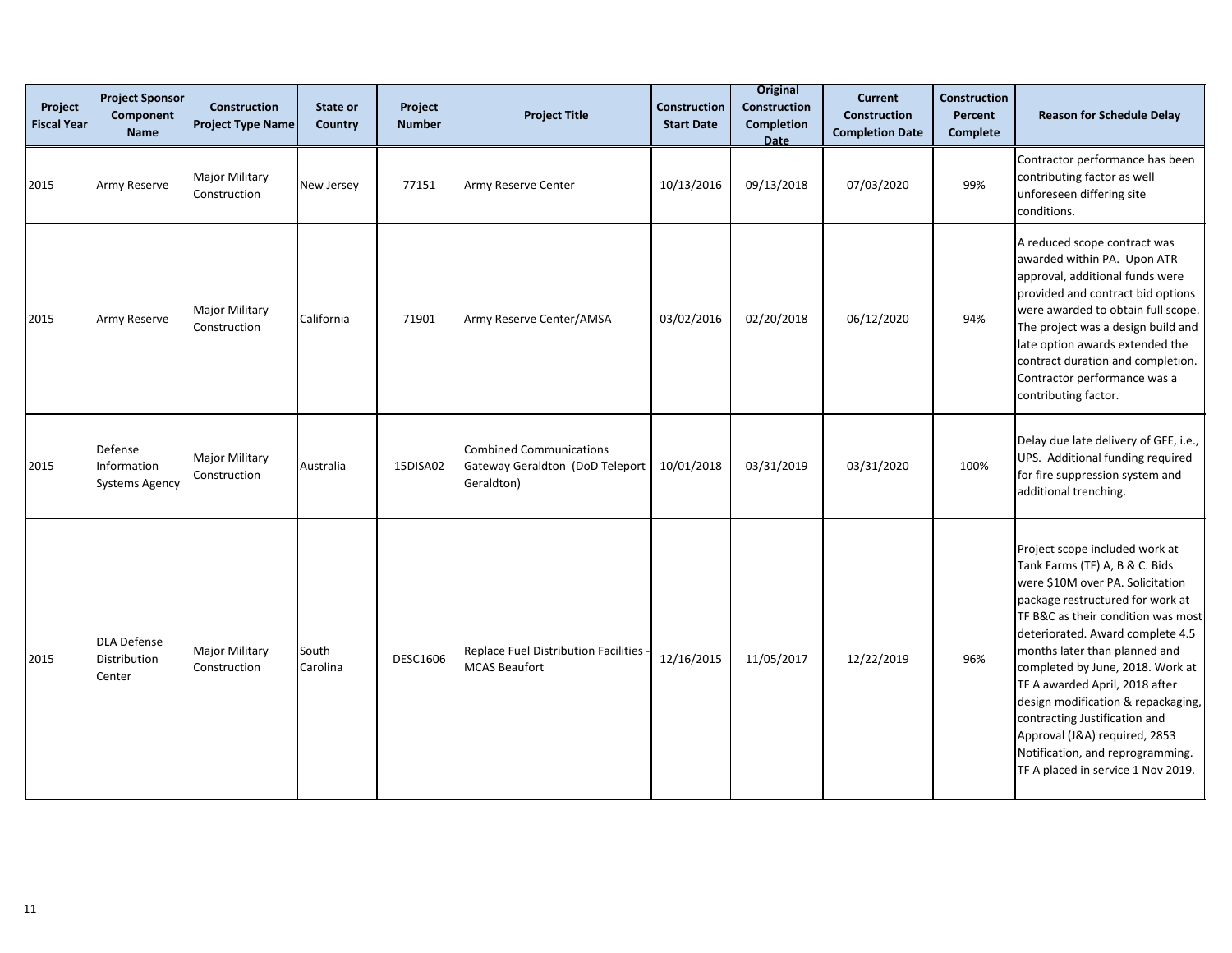| Project<br><b>Fiscal Year</b> | <b>Project Sponsor</b><br>Component<br><b>Name</b> | <b>Construction</b><br><b>Project Type Name</b> | State or<br>Country  | Project<br><b>Number</b> | <b>Project Title</b>                                         | Construction<br><b>Start Date</b> | <b>Original</b><br><b>Construction</b><br><b>Completion</b><br><b>Date</b> | <b>Current</b><br><b>Construction</b><br><b>Completion Date</b> | <b>Construction</b><br>Percent<br><b>Complete</b> | <b>Reason for Schedule Delay</b>                                                                                                                                                                                                                                                                                                                                                                                                     |
|-------------------------------|----------------------------------------------------|-------------------------------------------------|----------------------|--------------------------|--------------------------------------------------------------|-----------------------------------|----------------------------------------------------------------------------|-----------------------------------------------------------------|---------------------------------------------------|--------------------------------------------------------------------------------------------------------------------------------------------------------------------------------------------------------------------------------------------------------------------------------------------------------------------------------------------------------------------------------------------------------------------------------------|
| 2015                          | DoD Education<br>Activity                          | <b>Major Military</b><br>Construction           | <b>United States</b> | AM00103                  | Consolidate/Replace W.T. Sampson<br><b>Elementary School</b> | 07/01/2016                        | 11/26/2018                                                                 | 06/11/2020                                                      | 75%                                               | There have been delays due to<br>weather, differing site conditions,<br>design errors, entry clearance<br>processing, availability of materials<br>and sub-contractors.                                                                                                                                                                                                                                                              |
| 2015                          | <b>Marine Corps</b><br>Active                      | <b>Major Military</b><br>Construction           | Virginia             | M00264635                | <b>AMMUNITION SUPPLY POINT</b><br><b>EXPANSION</b>           | 11/30/2016                        | 03/25/2018                                                                 | 02/28/2020                                                      | 98%                                               | Elevator design changes; SIPR<br>communications equipment<br>required relocation; additional<br>piles required; unforeseen<br>unsuitable soil required removal<br>and disposal; electrical distribution<br>changes were required.<br>Decontamination facility had to be<br>relocated. Design changes<br>required for: fire protection;<br>HVAC; storm water system.<br>Additional AT/FP bollards were<br>added to security features. |
| 2015                          | Navy Active                                        | <b>Major Military</b><br>Construction           | Maryland             | N61151287                | MISSILE SUPPORT FACILITY                                     | 09/16/2015                        | 07/17/2017                                                                 | 10/31/2019                                                      | 99%                                               | More time than planned was<br>needed to move occupants out of<br>existing facility to be demolished.<br>Unforeseen contaminated soil and<br>additional asbestos was discovered<br>which required removal and<br>proper disposal. Fire protection<br>system design changes were made<br>late in project and caused delays.<br><b>Current Construction Completion</b><br>Date is based on Financial %<br>Complete.                     |
| 2015                          | Navy Active                                        | <b>Major Military</b><br>Construction           | Nevada               | N60495430                | <b>FACILITY ALTERATION FOR F-35</b><br>TRAINING MISSION      | 10/13/2016                        | 11/23/2017                                                                 | 10/07/2019                                                      | 98%                                               | Delays due to availability of an<br>electrical power source. Current<br><b>Construction Completion Date is</b><br>based on Financial % Complete.                                                                                                                                                                                                                                                                                     |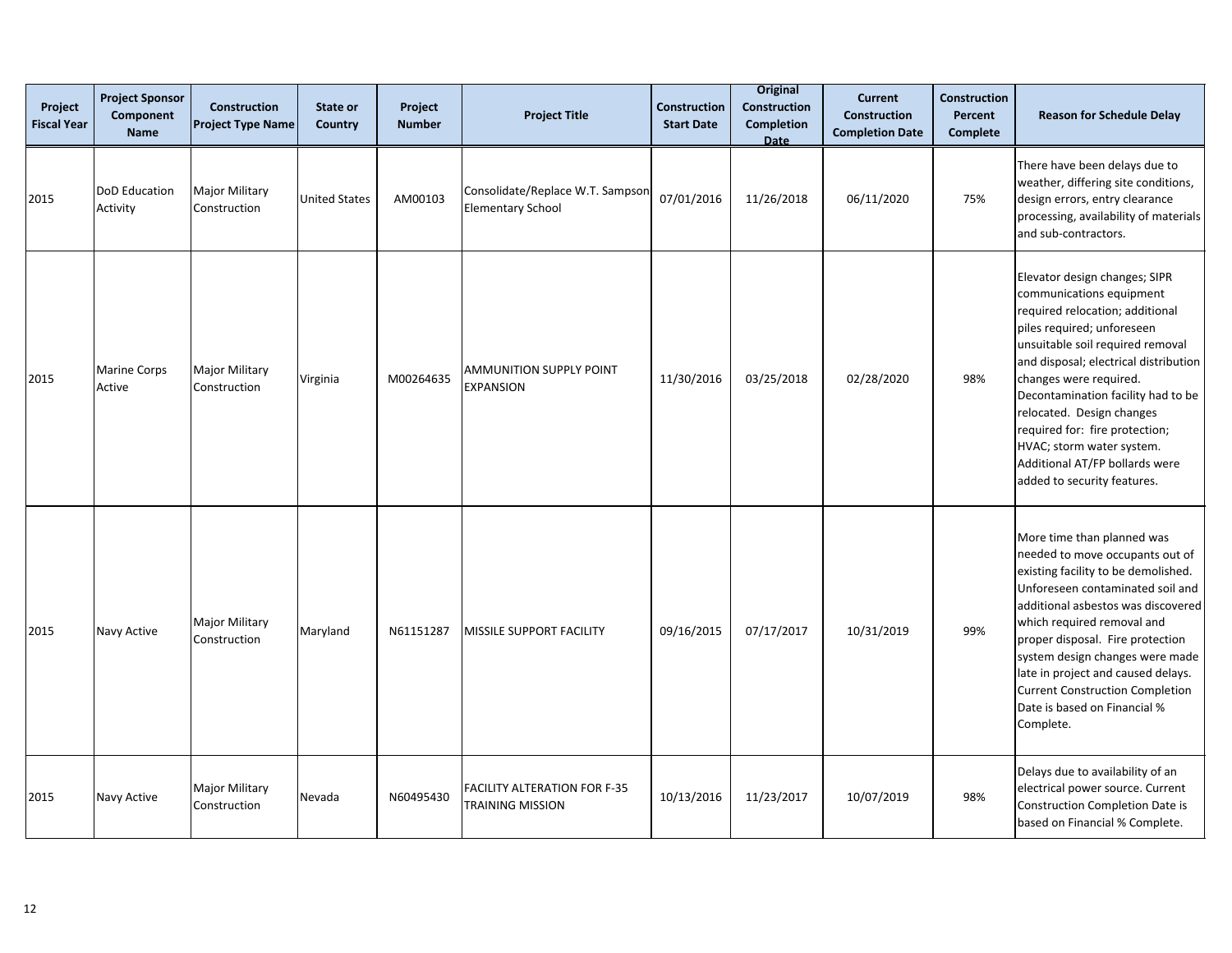| Project<br><b>Fiscal Year</b> | <b>Project Sponsor</b><br>Component<br><b>Name</b> | <b>Construction</b><br><b>Project Type Name</b>      | State or<br>Country | Project<br><b>Number</b> | <b>Project Title</b>                                  | <b>Construction</b><br><b>Start Date</b> | <b>Original</b><br>Construction<br><b>Completion</b><br><b>Date</b> | <b>Current</b><br><b>Construction</b><br><b>Completion Date</b> | <b>Construction</b><br><b>Percent</b><br><b>Complete</b> | <b>Reason for Schedule Delay</b>                                                                                                                                                                                                                                                                                                                                                                                                                                                                                                                                                                                                                                                                                                                                                                                                                                           |
|-------------------------------|----------------------------------------------------|------------------------------------------------------|---------------------|--------------------------|-------------------------------------------------------|------------------------------------------|---------------------------------------------------------------------|-----------------------------------------------------------------|----------------------------------------------------------|----------------------------------------------------------------------------------------------------------------------------------------------------------------------------------------------------------------------------------------------------------------------------------------------------------------------------------------------------------------------------------------------------------------------------------------------------------------------------------------------------------------------------------------------------------------------------------------------------------------------------------------------------------------------------------------------------------------------------------------------------------------------------------------------------------------------------------------------------------------------------|
| 2015                          | Navy Active                                        | <b>Major Military</b><br>Construction                | Spain               | N62863712                | SHIP BERTHING POWER UPGRADES                          | 12/04/2015                               | 05/23/2018                                                          | 02/24/2020                                                      | 90%                                                      | Delays due to design errors and<br>omissions. Current Construction<br>Completion Date is based on<br>Financial % Complete.                                                                                                                                                                                                                                                                                                                                                                                                                                                                                                                                                                                                                                                                                                                                                 |
| 2015                          | Navy Active                                        | <b>Unspecified Minor</b><br>Military<br>Construction | California          | N63042377                | <b>CARRIER AIR WING FOURTEEN</b><br>(CVW-14) FACILITY | 03/11/2016                               | 05/26/2016                                                          | 05/21/2020                                                      | 100%                                                     | Delayed due to design change for<br>network drops and SIPR room.<br><b>Current Construction Completion</b><br>Date is based on Financial %<br>Complete.                                                                                                                                                                                                                                                                                                                                                                                                                                                                                                                                                                                                                                                                                                                    |
| 2015                          | Navy Active                                        | <b>Major Military</b><br>Construction                | Pennsylvania        | N32414547                | OHIO REPLACEMENT POWER &<br>PROPULSION FACILITY       | 06/01/2015                               | 11/23/2016                                                          | 09/30/2021                                                      | 75%                                                      | Reprogramming required before<br>project award. Post-award delays<br>for PCAS contract award and<br>electrical service provider contract<br>award. Unforeseen conditions<br>found in ground and waterway<br>requiring redesign for pile support.<br>Utility bus duct problems<br>discovered during construction<br>required repairs. Redesign of slab<br>and cofferdam/keywall caused<br>delays. Numerous electrical<br>repairs were required. Fire<br>protection system for existing<br>facility had to be added to scope of<br>work; requires separate contract.<br>Changes had to be made to the<br>fence layout and security access.<br>Delays receiving Philadelphia gas<br>and water permits. A second<br>reprogramming was required after<br>construction contract was made.<br><b>Current Construction Completion</b><br>Date is based on Financial %<br>Complete. |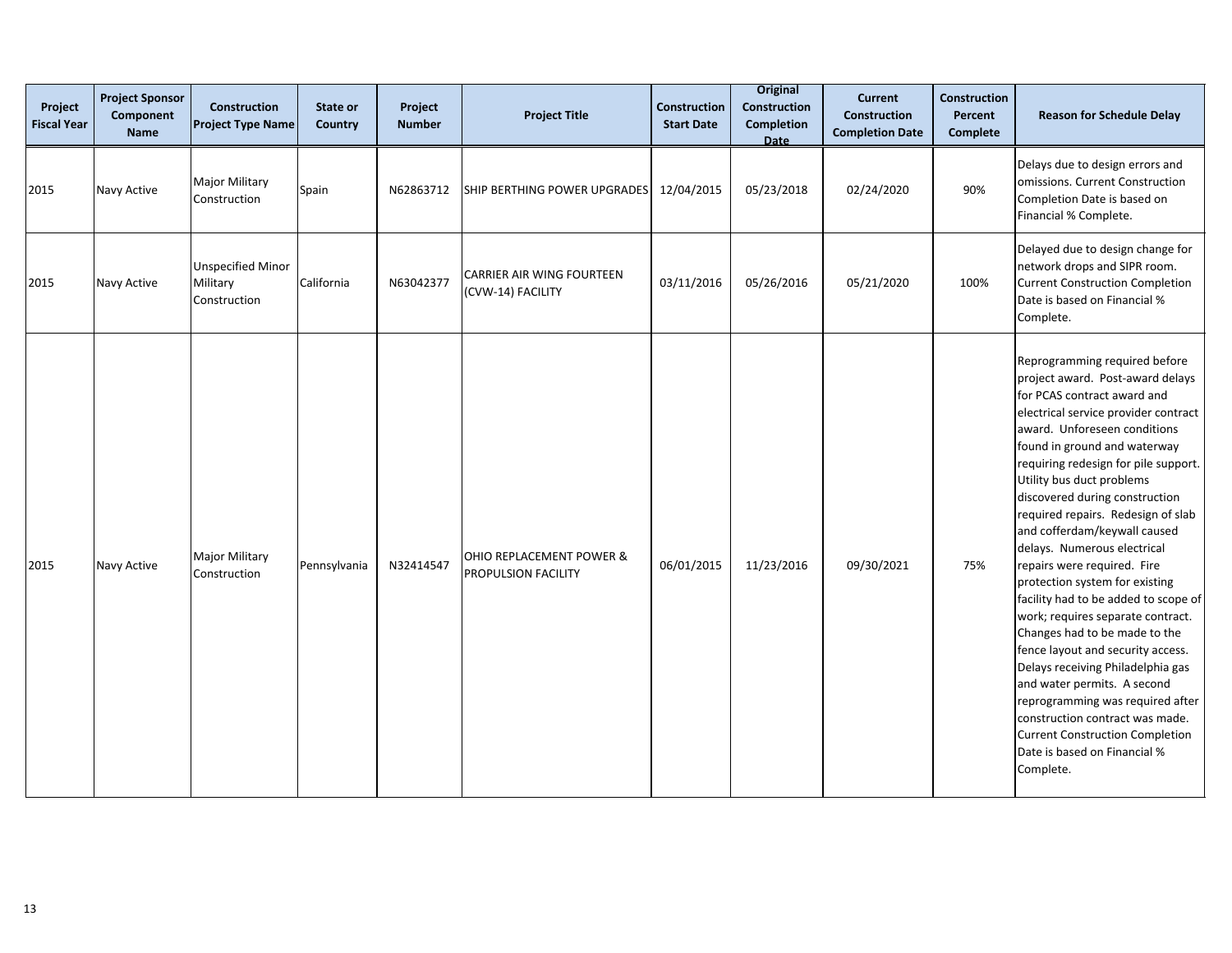| Project<br><b>Fiscal Year</b> | <b>Project Sponsor</b><br>Component<br><b>Name</b> | Construction<br><b>Project Type Name</b> | State or<br>Country | Project<br><b>Number</b> | <b>Project Title</b>                                        | Construction<br><b>Start Date</b> | <b>Original</b><br>Construction<br>Completion<br>Date | <b>Current</b><br><b>Construction</b><br><b>Completion Date</b> | <b>Construction</b><br>Percent<br>Complete | <b>Reason for Schedule Delay</b>                                                                                                                                                                                                                                                                                                                                                                                                                                                                                                                                                                                                             |
|-------------------------------|----------------------------------------------------|------------------------------------------|---------------------|--------------------------|-------------------------------------------------------------|-----------------------------------|-------------------------------------------------------|-----------------------------------------------------------------|--------------------------------------------|----------------------------------------------------------------------------------------------------------------------------------------------------------------------------------------------------------------------------------------------------------------------------------------------------------------------------------------------------------------------------------------------------------------------------------------------------------------------------------------------------------------------------------------------------------------------------------------------------------------------------------------------|
| 2015                          | Navy Active                                        | <b>Major Military</b><br>Construction    | Maryland            | N61151190                | <b>ADVANCED ENERGETICS</b><br>RESEARCH LAB COMPLEX, PHASE 2 | 05/11/2017                        | 09/06/2019                                            | 02/11/2021                                                      | 22%                                        | Challenging and complex blast<br>design, with associated EXWC and<br>NOSSA design reviews, and<br>pending DDESB duration for<br>review/approval; key concern has<br>been co-locating admin offices<br>with explosive operating areas<br>within the same footprint;<br>changes needed for ATFP and fire<br>protection. Slow contractor<br>response to Government's 50%<br>design comments. Current<br><b>Construction Completion Date is</b><br>based on Financial % Complete.                                                                                                                                                                |
| 2015                          | Navy Active                                        | <b>Major Military</b><br>Construction    | Nevada              | N60495420                | AIR WING TRAINING FACILITY                                  | 09/30/2015                        | 11/24/2017                                            | 10/31/2019                                                      | 95%                                        | Construction start was delayed due<br>to late receipt of sufficient<br>contractor submittals regarding<br>the SCIF design. Design<br>modifications had to be made for<br>rerouting cables, power & data<br>locations, HVAC redesign, cable<br>trays, telecom network. Delays<br>were attributed to electronic<br>security system design changes,<br>communication lines relocation,<br>and the need for additional fiber<br>optic cable. Delays were caused by<br>having to bring many of the<br>subcontractors back to the site for<br>work follow-up actions. Current<br>Construction Completion Date is<br>based on Financial % Complete. |
| 2016                          | Air Force Active                                   | Major Military<br>Construction           | Florida             | DBEH063000               | Range Communications Facility                               | 08/30/2016                        | 06/20/2018                                            | 11/06/2019                                                      | 99%                                        | Contractor inefficiency and<br>management.                                                                                                                                                                                                                                                                                                                                                                                                                                                                                                                                                                                                   |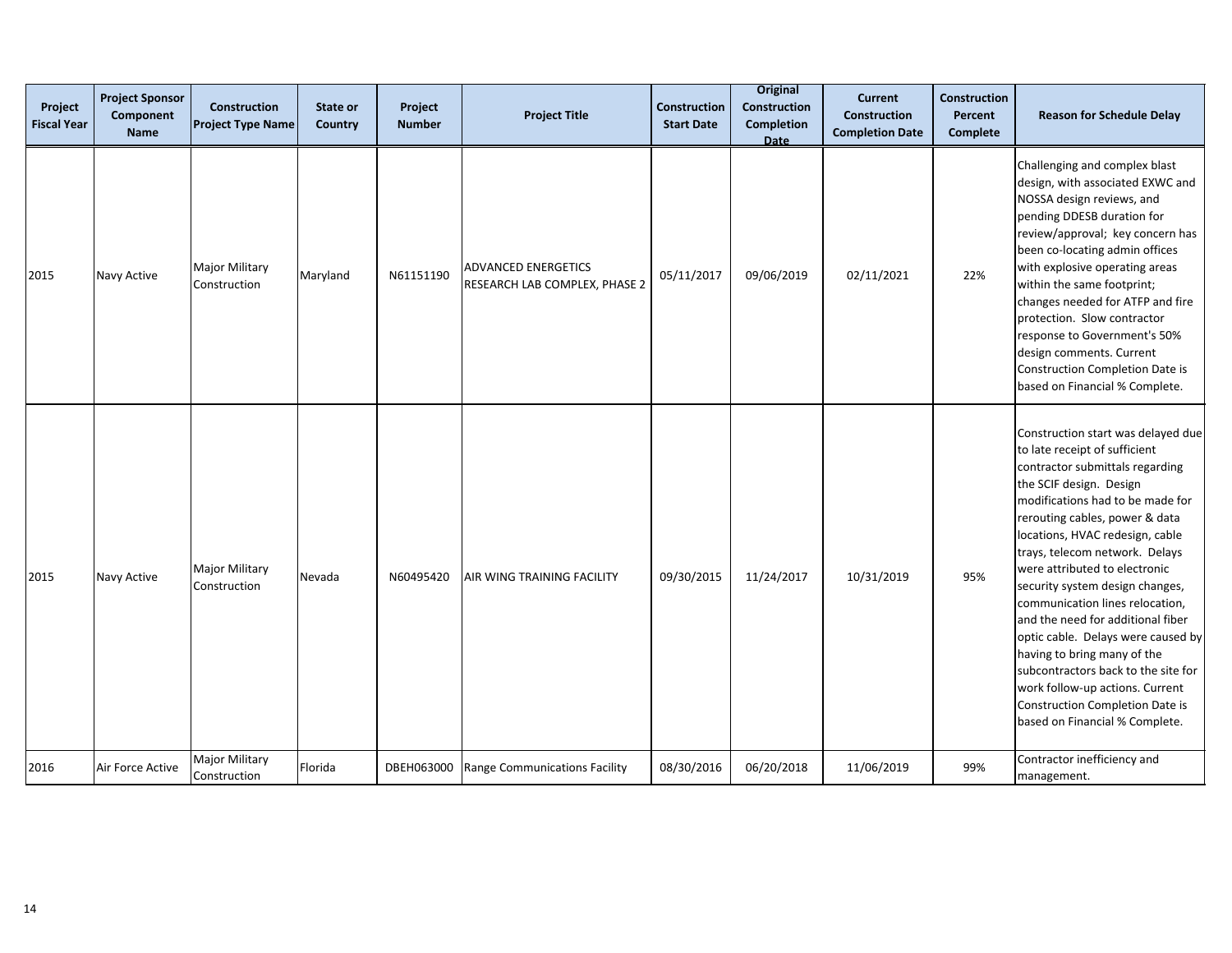| Project<br><b>Fiscal Year</b> | <b>Project Sponsor</b><br>Component<br><b>Name</b> | <b>Construction</b><br><b>Project Type Name</b>      | State or<br>Country | Project<br><b>Number</b> | <b>Project Title</b>                                 | Construction<br><b>Start Date</b> | <b>Original</b><br><b>Construction</b><br><b>Completion</b><br><b>Date</b> | <b>Current</b><br><b>Construction</b><br><b>Completion Date</b> | <b>Construction</b><br>Percent<br><b>Complete</b> | <b>Reason for Schedule Delay</b>                                                                                                                                                                                                                                                                                                                                                                                                                                                                                                                                                                               |
|-------------------------------|----------------------------------------------------|------------------------------------------------------|---------------------|--------------------------|------------------------------------------------------|-----------------------------------|----------------------------------------------------------------------------|-----------------------------------------------------------------|---------------------------------------------------|----------------------------------------------------------------------------------------------------------------------------------------------------------------------------------------------------------------------------------------------------------------------------------------------------------------------------------------------------------------------------------------------------------------------------------------------------------------------------------------------------------------------------------------------------------------------------------------------------------------|
| 2016                          | Air National<br>Guard                              | Major Military<br>Construction                       | New<br>Hampshire    | SZCQ139903               | KC-46A Add/Alter Flight Simulator<br><b>Bldg 156</b> | 05/06/2016                        | 07/31/2017                                                                 | 12/31/2019                                                      | 98%                                               | This project started Dec 2016. It<br>was on schedule until around May<br>2017. The same contractor was<br>completing the work as<br>SZCQ139901 and SZCQ139904 and<br>once the termination for default<br>started on those two projects all<br>work came to a halt on this one. A<br>termination for convenience was<br>completed and another contractor<br>was hired to complete the<br>remaining work. In April of 2019<br>an additional settlement was paid<br>to the original contractor. In<br>march of 2020 all contracts have<br>been paid in full and the project is<br>in the process of being closed. |
| 2016                          | Army Active                                        | <b>Unspecified Minor</b><br>Military<br>Construction | Marshall<br>Islands | 86914                    | Storage Fuel Tank Repair                             | 10/11/2017                        | 12/12/2018                                                                 | 06/19/2020                                                      | 19%                                               | Project NTP was given on 20 Sept<br>2017, but work could not start<br>until the fuel spill remediation was<br>competed on the FY13 fuel tank<br>(Nov 2018). Contractor resumed<br>work in Nov 2018.                                                                                                                                                                                                                                                                                                                                                                                                            |
| 2016                          | Army Active                                        | Major Military<br>Construction                       | Alaska              | 75966                    | Physical Readiness Training Facility                 | 07/28/2016                        | 12/10/2017                                                                 | 11/28/2019                                                      | 99%                                               | There has been a delay in closing<br>out MIPR to the Defense Logistics<br>Agency for the Privatized Utilities<br>contract.                                                                                                                                                                                                                                                                                                                                                                                                                                                                                     |
| 2016                          | Army Active                                        | Major Military<br>Construction                       | Germany             | 86824                    | Vehicle Maintenance Shop                             | 06/17/2019                        | 03/13/2022                                                                 | 08/24/2025                                                      | 2%                                                | Original delay in design due to lack<br>of FY17 Army P&D funds. Project<br>awarded through the German<br>Bauamt. Part 1A (Site Prep) - 100%<br>Complete; Part 1B (Long Dist<br>Heating Lines) - 95% Complete;<br>Part 1C (Bldg) - Not Awarded;<br>Government awaiting resolution<br>on Sprinkler System Certification<br>approval from Building Authority<br>to the Bauamt. Once approved, the<br>Army will proceed with Adv and<br>Awd.                                                                                                                                                                       |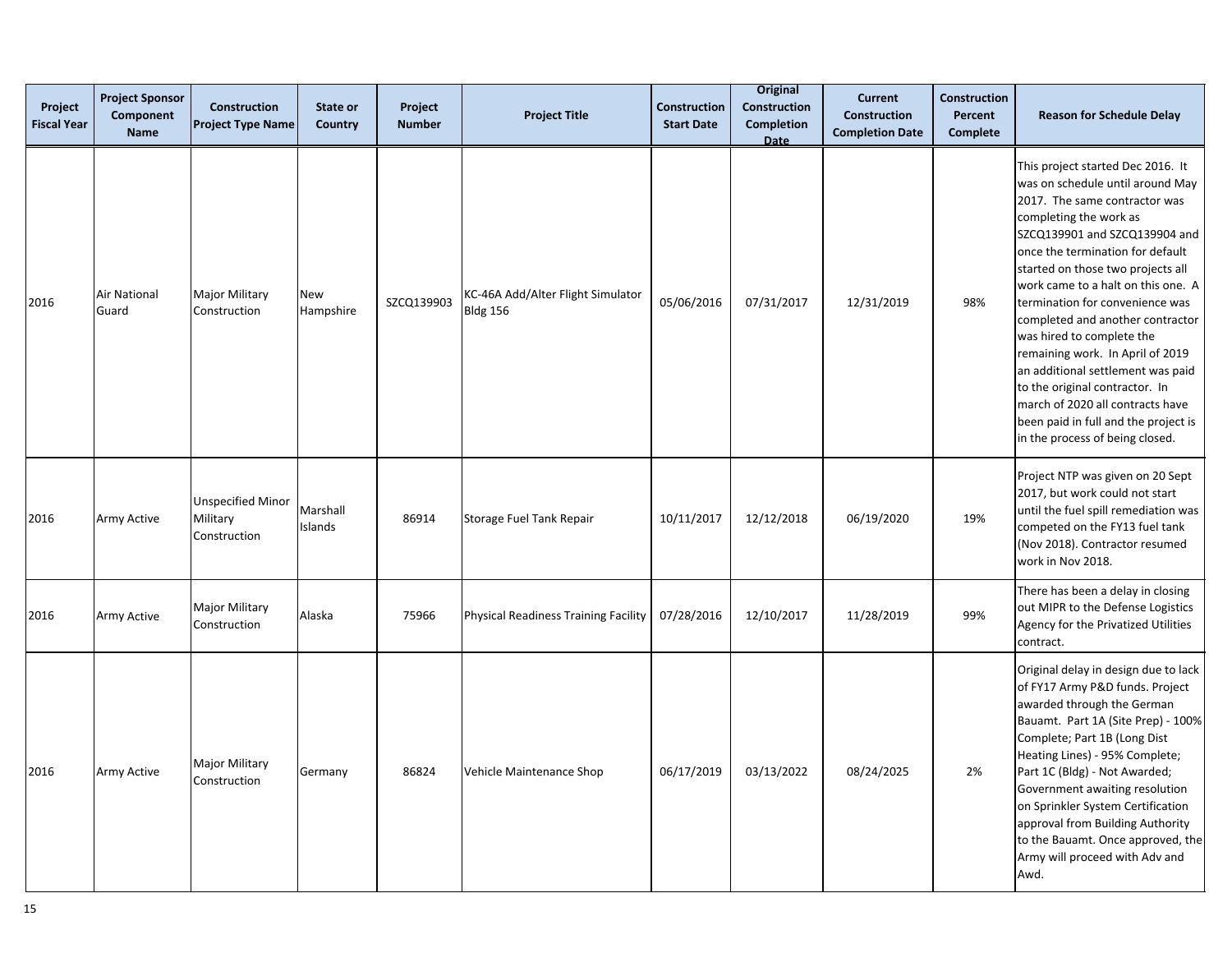| Project<br><b>Fiscal Year</b> | <b>Project Sponsor</b><br>Component<br><b>Name</b>    | <b>Construction</b><br><b>Project Type Name</b> | State or<br>Country | Project<br><b>Number</b> | <b>Project Title</b>                                            | <b>Construction</b><br><b>Start Date</b> | Original<br>Construction<br><b>Completion</b><br>Date | <b>Current</b><br>Construction<br><b>Completion Date</b> | <b>Construction</b><br>Percent<br><b>Complete</b> | <b>Reason for Schedule Delay</b>                                                                                                                                                                                                                                                                                                                                                                                                                                              |
|-------------------------------|-------------------------------------------------------|-------------------------------------------------|---------------------|--------------------------|-----------------------------------------------------------------|------------------------------------------|-------------------------------------------------------|----------------------------------------------------------|---------------------------------------------------|-------------------------------------------------------------------------------------------------------------------------------------------------------------------------------------------------------------------------------------------------------------------------------------------------------------------------------------------------------------------------------------------------------------------------------------------------------------------------------|
| 2016                          | Army Reserve                                          | Major Military<br>Construction                  | New York            | 86814                    | Organizational Maintenance Shop                                 | 10/18/2017                               | 10/18/2018                                            | 07/17/2020                                               | 95%                                               | Project impacted by local utilities<br>timeline.                                                                                                                                                                                                                                                                                                                                                                                                                              |
| 2016                          | Defense Health<br>Agency                              | <b>Major Military</b><br>Construction           | Hawaii              | 80412                    | Health/ Dental Clinic Add/ Alt<br>Phase 1                       | 06/16/2016                               | 12/08/2017                                            | 08/30/2021                                               | 80%                                               | Parking Garage Construction<br>Complete preparing financial<br>closeouts Complete construction<br>completion (Parking Garage, New<br>Clinic Add/Alt, Demo of old clinic)<br>not until 30 AUG 2021. Majority of<br>time extension (171 days) is from<br>an engineering change for precast<br>panel finish (manufactured panels<br>were deemed not aesthetically<br>satisfactory and so, adjustments<br>were required). A total of 235 days<br>for time extensions was granted. |
| 2016                          | Defense Health<br>Agency                              | <b>Major Military</b><br>Construction           | Hawaii              | 78150                    | <b>Medical Clinic Replacement</b>                               | 11/14/2016                               | 12/21/2018                                            | 08/31/2020                                               | 99%                                               | Construction was delayed due to<br>unforeseen site condition and<br>asbestos in buildings for<br>demolition. BOD was 31 JAN 20                                                                                                                                                                                                                                                                                                                                                |
| 2016                          | Defense Health<br>Agency                              | <b>Major Military</b><br>Construction           | Germany             | 77986                    | Dental/ Medical Clinic Addition                                 | 12/14/2016                               | 06/04/2019                                            | 11/23/2020                                               | 79%                                               | Contractor's poor performance<br>(not enough workers on site)<br>coupled with design challenges has<br>lead to time extensions. Current<br>estimated BOD is 26 Feb 2021.                                                                                                                                                                                                                                                                                                      |
| 2016                          | <b>DLA Defense</b><br><b>Energy Support</b><br>Center | <b>Major Military</b><br>Construction           | Virginia            | <b>DESC1607</b>          | Replace Fuel Pier and Distribution<br>Facility, Langley AFB, VA | 10/12/2016                               | 05/29/2018                                            | 10/12/2019                                               | 100%                                              | Some environmental permitting<br>issues were not identified until<br>after construction started. This<br>required a new storm water permit<br>to be negotiated with the state<br>regulator and additional changes<br>to the design to accommodate the<br>permit requirements. Poor<br>handling of the project turnover<br>between USACE and Langley AFB<br>have contributed to the project<br>being unaccepted by the Air Force<br>but is substantially complete.             |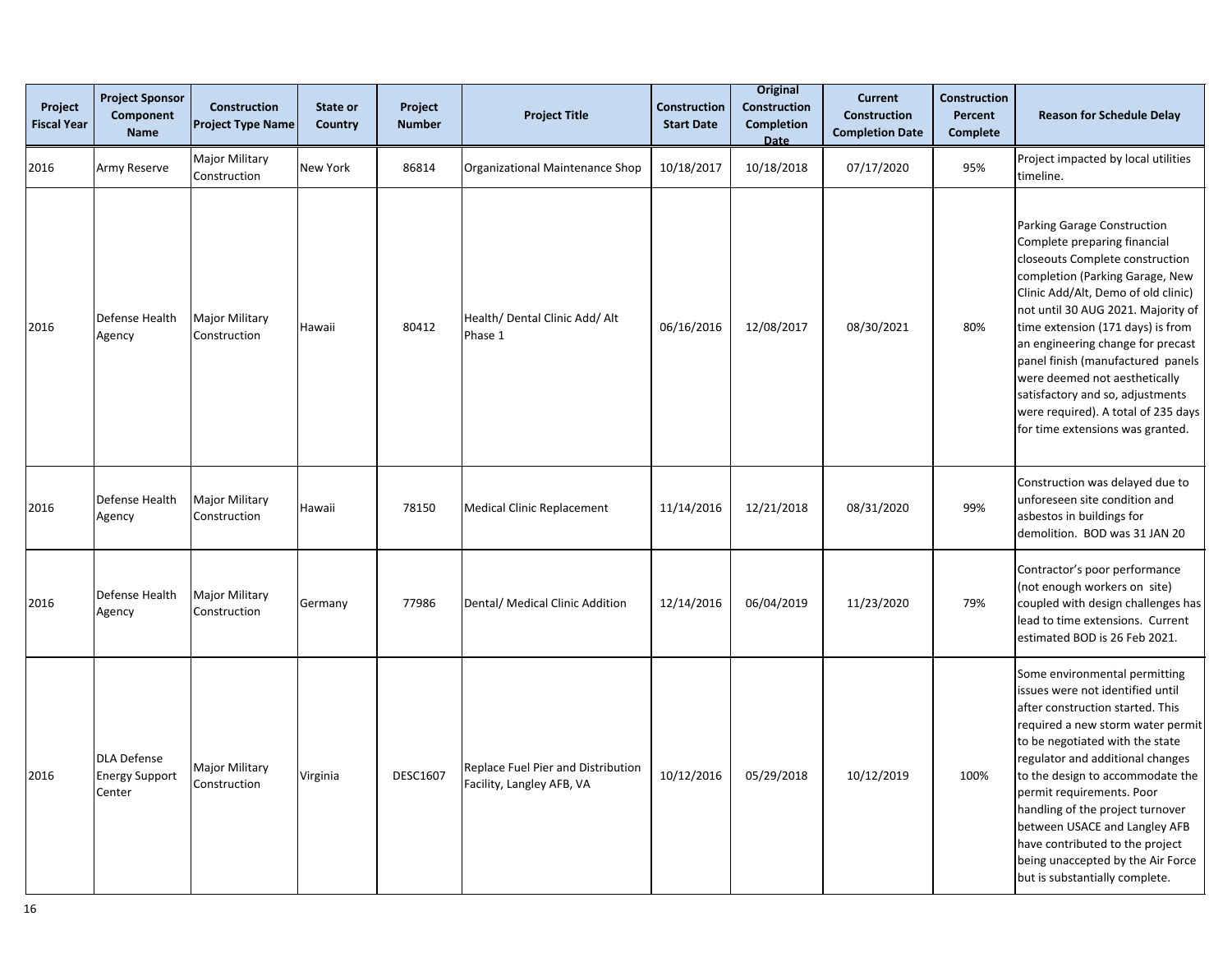| Project<br><b>Fiscal Year</b> | <b>Project Sponsor</b><br>Component<br><b>Name</b> | <b>Construction</b><br><b>Project Type Name</b> | State or<br>Country | Project<br><b>Number</b> | <b>Project Title</b>                                  | <b>Construction</b><br><b>Start Date</b> | <b>Original</b><br><b>Construction</b><br><b>Completion</b><br>Date | <b>Current</b><br><b>Construction</b><br><b>Completion Date</b> | <b>Construction</b><br>Percent<br><b>Complete</b> | <b>Reason for Schedule Delay</b>                                                                                                                                                                                                                                                                                                                                                                                                                                                                                                                                                                                                                                                                                                                                                                        |
|-------------------------------|----------------------------------------------------|-------------------------------------------------|---------------------|--------------------------|-------------------------------------------------------|------------------------------------------|---------------------------------------------------------------------|-----------------------------------------------------------------|---------------------------------------------------|---------------------------------------------------------------------------------------------------------------------------------------------------------------------------------------------------------------------------------------------------------------------------------------------------------------------------------------------------------------------------------------------------------------------------------------------------------------------------------------------------------------------------------------------------------------------------------------------------------------------------------------------------------------------------------------------------------------------------------------------------------------------------------------------------------|
| 2016                          | <b>Marine Corps</b><br>Active                      | <b>Major Military</b><br>Construction           | North<br>Carolina   | M67001686                | RADAR AIR TRAFFIC CONTROL<br><b>FACILITY ADDITION</b> | 10/12/2016                               | 04/06/2018                                                          | 10/23/2019                                                      | 43%                                               | Design modifications to utilities<br>and proper storm water permitting<br>complicated construction.                                                                                                                                                                                                                                                                                                                                                                                                                                                                                                                                                                                                                                                                                                     |
| 2016                          | <b>Marine Corps</b><br>Active                      | <b>Major Military</b><br>Construction           | North<br>Carolina   | M67001729                | OPERATIONAL TRAINER FACILITY                          | 10/12/2016                               | 04/06/2018                                                          | 10/23/2019                                                      | 95%                                               | Design modifications to utilities<br>and storm water permitting<br>delayed construction.                                                                                                                                                                                                                                                                                                                                                                                                                                                                                                                                                                                                                                                                                                                |
| 2016                          | Missile Defense<br>Agency                          | <b>Major Military</b><br>Construction           | Poland              | 640                      | Aegis Ashore Missile Defense<br><b>System Complex</b> | 03/14/2016                               | 04/13/2018                                                          | 04/14/2021                                                      | 85%                                               | The construction phase of the<br>project is delayed due to continued<br>contractor execution issues.<br>However, the Aegis Weapon<br>System to include Command,<br>Control, Communications,<br>Computers, and Intelligence (C4I)<br>equipment is on site in Poland<br>ready for installation once<br>construction status is complete<br>enough to support installation.<br>The Government investigated<br>Courses of Action (COA), including<br>a phased AEGIS Weapon System<br>Installation and Checkout (INCO).<br>In FY20, the COAs will be staffed<br>with stakeholders including Navy,<br>EUCOM, and OSD. USACE and MDA<br>will continue to actively<br>investigate opportunities to<br>accelerate Installation and<br>Check Out (INCO) work on a not-to-<br>interfere basis with<br>construction. |
| 2016                          | Navy Active                                        | <b>Major Military</b><br>Construction           | Japan               | N61054023                | CHILD DEVELOPMENT CENTER                              | 01/02/2017                               | 09/30/2018                                                          | 11/25/2019                                                      | 1%                                                | Delays due to differing site<br>conditions. Current Construction<br>Completion Date is based on<br>Financial % Complete.                                                                                                                                                                                                                                                                                                                                                                                                                                                                                                                                                                                                                                                                                |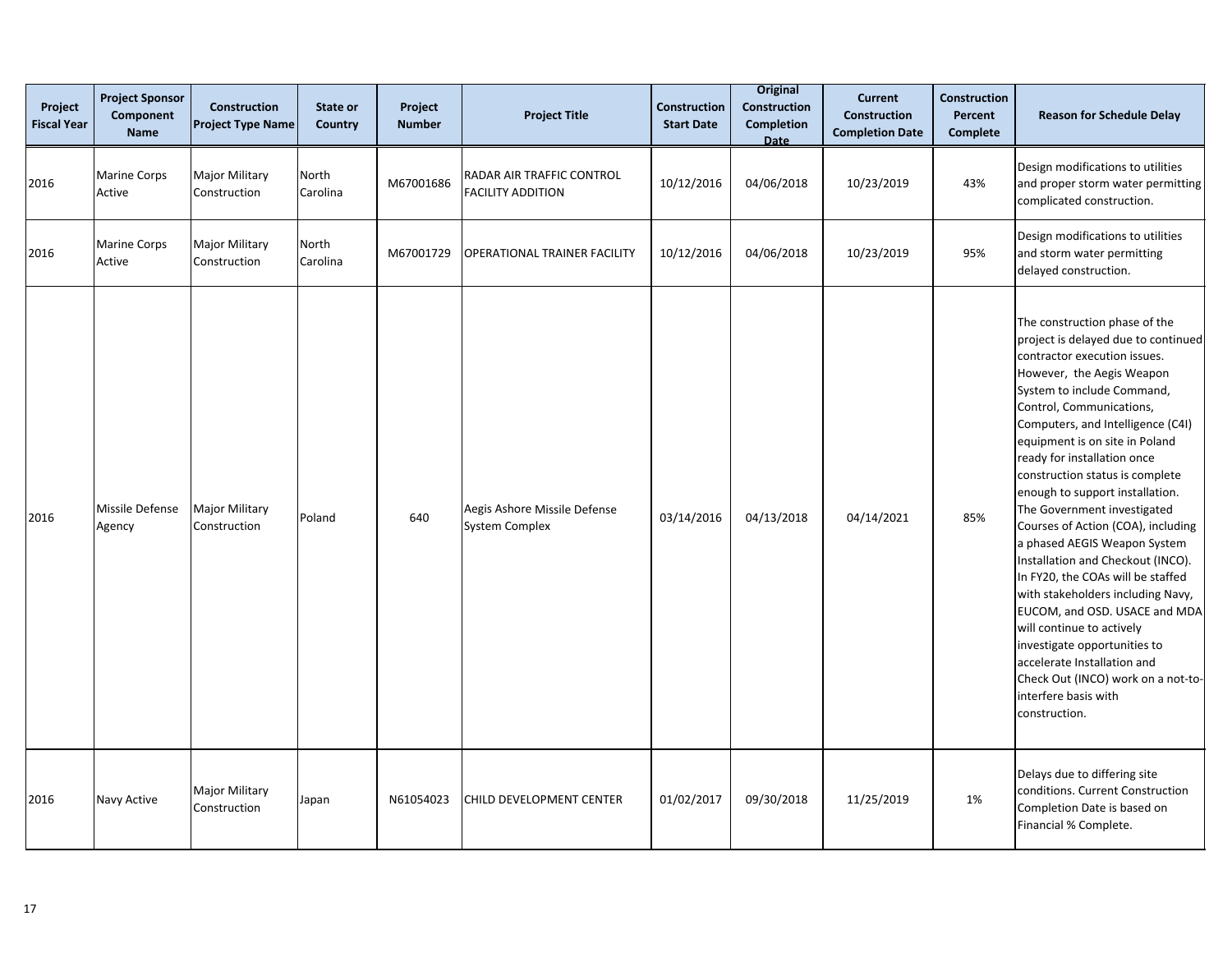| Project<br><b>Fiscal Year</b> | <b>Project Sponsor</b><br>Component<br><b>Name</b> | Construction<br><b>Project Type Name</b>             | State or<br>Country | Project<br><b>Number</b>      | <b>Project Title</b>                         | <b>Construction</b><br><b>Start Date</b> | <b>Original</b><br><b>Construction</b><br><b>Completion</b><br><b>Date</b> | <b>Current</b><br><b>Construction</b><br><b>Completion Date</b> | <b>Construction</b><br>Percent<br><b>Complete</b> | <b>Reason for Schedule Delay</b>                                                                                                                                                                                                                                                                                                                                                                                                                                        |
|-------------------------------|----------------------------------------------------|------------------------------------------------------|---------------------|-------------------------------|----------------------------------------------|------------------------------------------|----------------------------------------------------------------------------|-----------------------------------------------------------------|---------------------------------------------------|-------------------------------------------------------------------------------------------------------------------------------------------------------------------------------------------------------------------------------------------------------------------------------------------------------------------------------------------------------------------------------------------------------------------------------------------------------------------------|
| 2016                          | Navy Active                                        | <b>Major Military</b><br>Construction                | California          | N63042218                     | RTO AND MISSION DEBRIEF<br><b>FACILITY</b>   | 05/24/2016                               | 11/16/2017                                                                 | 11/03/2019                                                      | 61%                                               | Delays due to design changes<br>related to telecommunications and<br>related infrastructure such as fiber<br>and copper, contractor<br>performance issues, and rework<br>required to meet facility<br>requirements. Current<br>Construction Completion Date is<br>based on Financial % Complete.                                                                                                                                                                        |
| 2017                          | <b>Army Active</b>                                 | <b>Major Military</b><br>Construction                | Georgia             | 85818                         | <b>Cyber Protection Team Ops Facility</b>    | 04/17/2017                               | 10/09/2018                                                                 | 10/31/2019                                                      | 93%                                               | Delays associated with in-scope<br>design modifications to complex<br>mechanical / electrical systems.<br>Project was an addition to an<br>existing facility. The medium<br>voltage switchgear and the backup<br>generator fuel oil piping system<br>were different than what was<br>provided during design.                                                                                                                                                            |
| 2017                          | <b>Army Active</b>                                 | Major Military<br>Construction                       | Germany             | 62380                         | <b>Training Support Center</b>               | 03/19/2018                               | 03/22/2021                                                                 | 05/28/2022                                                      | 3%                                                | There are multiple contracts<br>associated with this project: Site<br>Prep, Extend Heating Line,<br>Construct the TSC, and Demolition.<br>The original scheduled award date<br>was input when the project was<br>obligated to the German<br>government (Bauamt). The award<br>to industry on the main<br>construction contract for the TSC<br>was delayed for environmental<br>issues. There have also been delays<br>associated with weather and site<br>restrictions. |
| 2017                          | <b>Army Reserve</b>                                | <b>Unspecified Minor</b><br>Military<br>Construction | Puerto Rico         | 88722                         | <b>Fire Station</b>                          | 05/19/2017                               | 07/13/2018                                                                 | 07/31/2020                                                      | 74%                                               | Unforeseen weather conditions<br>(Hurricane Maria) impacted<br>contract performance.                                                                                                                                                                                                                                                                                                                                                                                    |
| 2017                          | <b>Defense Health</b><br>Agency                    | Major Military<br>Construction                       | Maryland            | 80906<br>81420<br>85667 90417 | Medical Center Add/Alt, Increment<br>$1 - 4$ | 12/22/2017                               | 05/10/2019                                                                 | 08/30/2026                                                      | 6%                                                | This is an incrementally funded<br>project. Unforeseen site condition<br>has delayed the progress of this<br>project.                                                                                                                                                                                                                                                                                                                                                   |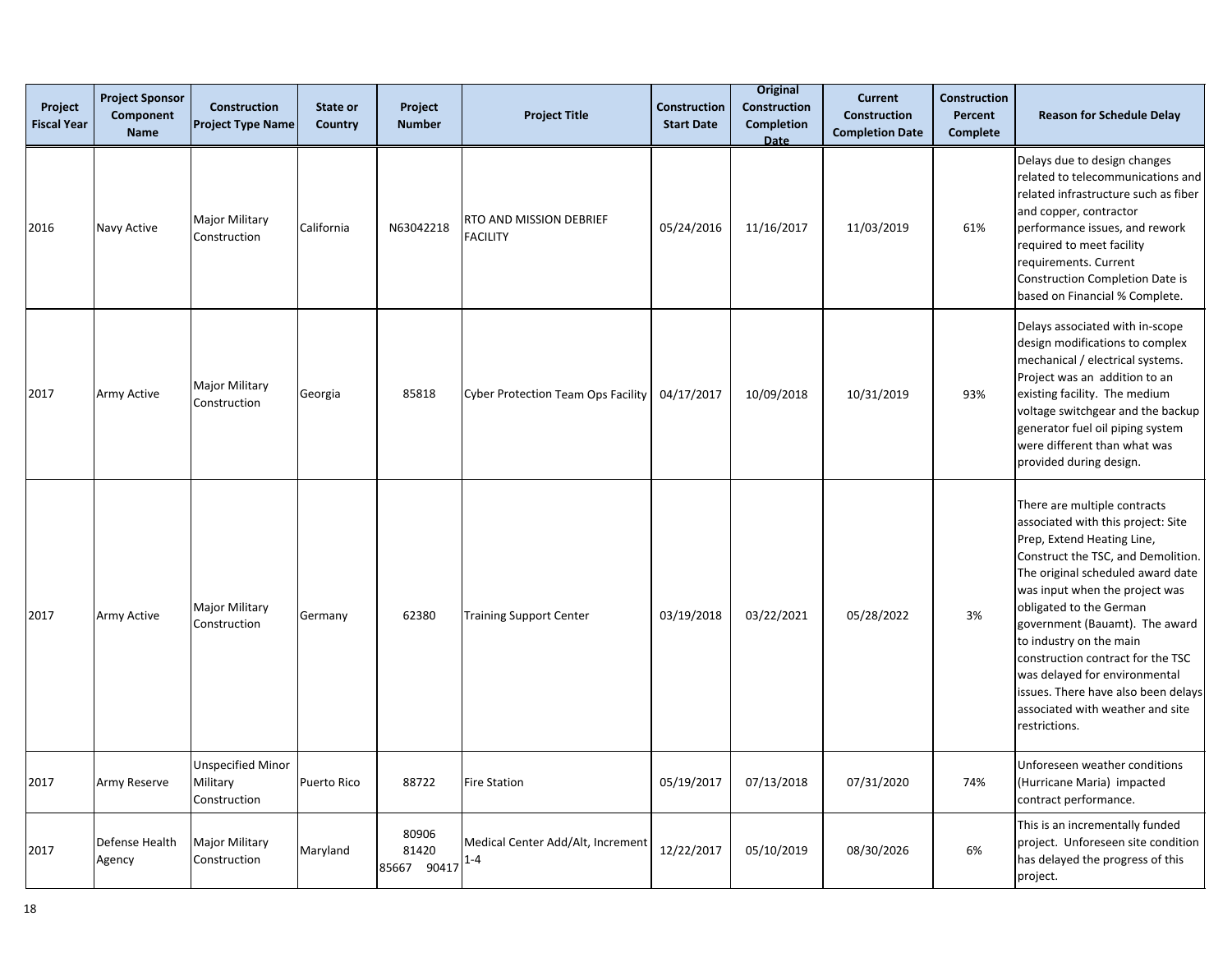| Project<br><b>Fiscal Year</b> | <b>Project Sponsor</b><br>Component<br><b>Name</b> | <b>Construction</b><br><b>Project Type Name</b>      | State or<br>Country | Project<br><b>Number</b> | <b>Project Title</b>                                     | Construction<br><b>Start Date</b> | <b>Original</b><br><b>Construction</b><br><b>Completion</b><br>Date | <b>Current</b><br>Construction<br><b>Completion Date</b> | <b>Construction</b><br>Percent<br>Complete | <b>Reason for Schedule Delay</b>                                                                                                                                                                                                                                                                                                                                                                                                                                              |
|-------------------------------|----------------------------------------------------|------------------------------------------------------|---------------------|--------------------------|----------------------------------------------------------|-----------------------------------|---------------------------------------------------------------------|----------------------------------------------------------|--------------------------------------------|-------------------------------------------------------------------------------------------------------------------------------------------------------------------------------------------------------------------------------------------------------------------------------------------------------------------------------------------------------------------------------------------------------------------------------------------------------------------------------|
| 2017                          | Navy Active                                        | <b>Major Military</b><br>Construction                | California          | N00246963                | <b>GRACE HOPPER DATA CENTER</b><br><b>POWER UPGRADES</b> | 04/10/2017                        | 10/03/2018                                                          | 12/13/2019                                               | 55%                                        | Government and demo work<br>delays, communication fiber<br>infrastructure change, design<br>changes to roof and<br>communications infrastructure.<br><b>Current Construction Completion</b><br>Date is based on Financial %<br>Complete.                                                                                                                                                                                                                                      |
| 2017                          | Navy Active                                        | <b>Major Military</b><br>Construction                | Maryland            | N61151190                | <b>ADVANCED ENERGETICS</b><br>RESEARCH LAB COMPLEX PH 2  | 05/11/2017                        | 09/06/2019                                                          | 02/11/2021                                               | 22%                                        | Challenging and complex blast<br>design, with associated EXWC and<br>NOSSA design reviews, and<br>pending DDESB duration for<br>review/approval; key concern has<br>been co-locating admin offices<br>with explosive operating areas<br>within the same footprint;<br>changes needed for ATFP and fire<br>protection. Slow contractor<br>response to Government's 50%<br>design comments. Current<br><b>Construction Completion Date is</b><br>based on Financial % Complete. |
| 2017                          | Navy Active                                        | <b>Unspecified Minor</b><br>Military<br>Construction | Maryland            | N47608421                | Inert Storage Building Replacement                       | 10/11/2017                        | 10/24/2018                                                          | 12/30/2019                                               | 51%                                        | Longer than expected Maryland<br>Department of the Environment<br>approval phase; large contractor<br>personnel turnover which<br>hampered design development<br>phase. Current Construction<br>Completion Date is based on<br>Financial % Complete.                                                                                                                                                                                                                          |
| 2017                          | Navy Active                                        | <b>Major Military</b><br>Construction                | Italy               | N62995737                | UPGRADE ENTRY CONTROL POINT                              | 03/14/2017                        | 08/22/2018                                                          | 12/02/2019                                               | 86%                                        | Hazardous materials found on site,<br>clean up mitigation delayed<br>completion. Current Construction<br>Completion Date is based on<br>Financial % Complete.                                                                                                                                                                                                                                                                                                                 |